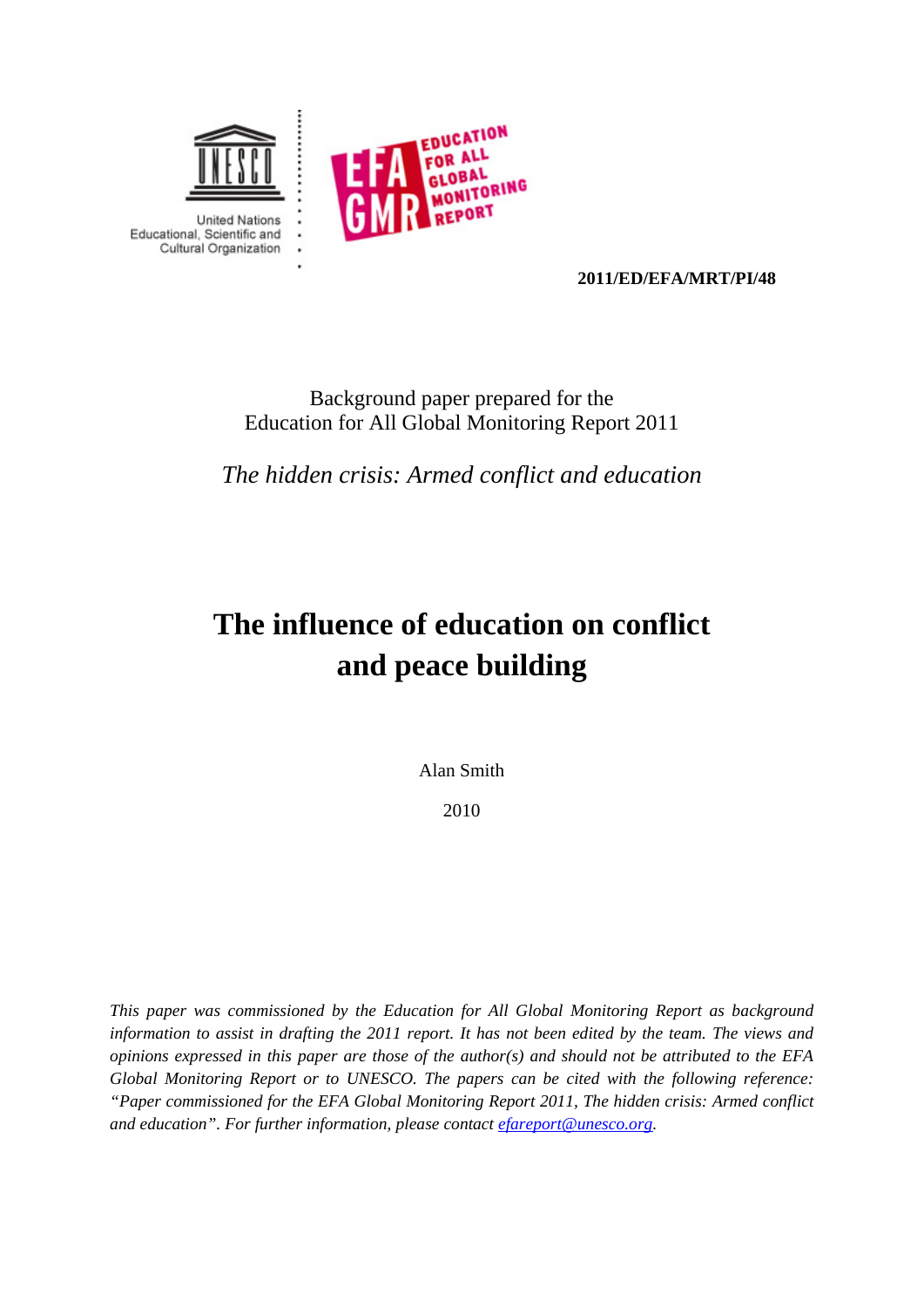#### THE INFLUENCE OF EDUCATION ON CONFLICT AND PEACE BUILDING

## ALAN SMITH, UNIVERSITY OF ULSTER

#### **INTRODUCTION**

The purpose of this paper is to identify aspects of education that may have a positive influence on the dynamics of conflict or make a contribution to peacebuilding. The UN Secretary-General's (2009) report on peacebuilding identifies a number of recurring priorities in conflict-affected situations, 'establishing security, building confidence in a political process, delivering initial peace dividends and expanding core national capacity'.<sup>[1](#page-1-0)</sup> These priorities include 'the provision of basic services, such as water and sanitation, health and primary education'. However, in conflict-affected situations education is also about more than service delivery because it is a means of socialization and identity development through the transmission of knowledge, skills, values and attitudes across generations. Education may therefore be a driver of conflict (fuelling grievances, stereotypes, xenophobia and other antagonisms), $2$  but can also be a way of contributing to 'conflict transformation'<sup>[3](#page-1-2)</sup> and 'peacebuilding'.<sup>[4](#page-1-3)</sup>

Three main reasons why the relationship between education and conflict is important:

- Education is a fundamental right that should be maintained at all times, even in the most difficult circumstances. This is not simply an ideological statement. Where education is maintained in the midst of conflict it may provide an important mechanism for the protection of children against abuse;
- Education is an essential tool for human development and eradication of poverty. Children rarely get a second chance at education. Where the opportunity of education has been lost due to conflict, it is not just a loss to the individual, but a loss of social capital and the capacity of a society to recover from the conflict.
- Education can be part of the problem as well as part of the solution. Policies and practice at all levels within the education system need to be analysed in terms of their potential to aggravate or ameliorate conflict.

(Smith and Vaux, 2003)

<span id="page-1-0"></span><sup>&</sup>lt;sup>1</sup> UN General Assembly, *Report of the Secretary-General on peacebuilding in the immediate aftermath of conflict*, 11 June 2009, A/63/881–S/2009/304, available at: <http://www.unhcr.org/refworld/docid/4a4c6c3b2.html> [accessed 8 April 2010] <sup>2</sup> Bush, K., and Salterelli, D. (Eds.). (2000). *The two faces of education in ethnic conflict.* Florence: UNICEF

<span id="page-1-1"></span>Innocenti Research Centre; Smith, A., and Vaux, T. (2003) *Education, conflict, and international development*. London: Department of International Development; Davies, L. (2004) *Education and conflict: Complexity and chaos.* New York, NY: Routledge.<br><sup>3</sup> The concept of *conflict transformation* builds largely on the work of Lederach (1995) and Galtung (1996).

<span id="page-1-2"></span>According to Miall (2004) *conflict transformation* is 'a process of engaging with and transforming the relationships, interests, discourses and, if necessary, the very constitution of society that supports the continuation of violent conflict'. It goes beyond *conflict management* involving notions of containment and acknowledges that *conflict resolution* may be idealistic or unrealistic in that conflict cannot be eliminated. *Conflict transformation* places an emphasis on changes to context, structures and relationships that shift conflicts away from the use of violence.

<span id="page-1-3"></span><sup>4</sup> The concept of 'peacebuilding' became more prominent following the publication of *Agenda for Peace* in 1992 by Boutros Boutros-Gali, former UN Secretary-General. The document created UN definitions that distinguished between 'peacemaking' (action to bring hostile parties to agreement) and 'peacekeeping' (a way to help countries torn by conflict create the conditions for lasting peace), and defined 'post-conflict peacebuilding' as 'action to identify and support structures which will tend to strengthen and solidify peace in order to avoid a relapse into conflict'.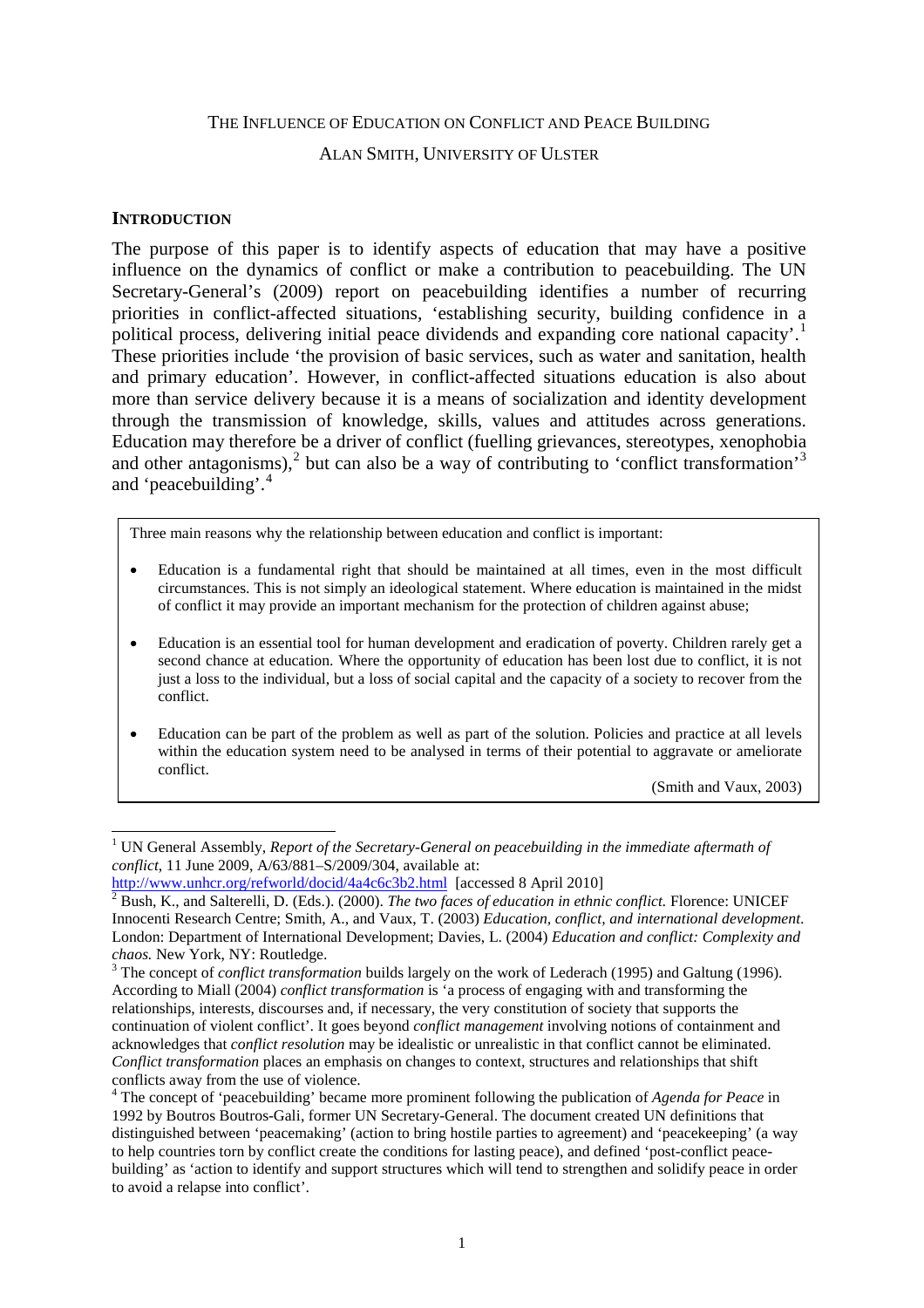There are a number of further points to acknowledge from the outset in analyzing the role of education in relation to conflict transformation and peacebuilding. Firstly, the relevance of analyzing education from a conflict perspective is not limited to any particular phase of a conflict. There are benefits to analyzing the role of education before, during and after conflicts. For example, within relatively peaceful contexts an analysis of the education system may highlight aspects of education that could become sources of grievance between groups or between the state and sections of society and this provides an opportunity to adjust education policies and programmes in a *preventative* way.<sup>[5](#page-2-0)</sup> In situations where violent conflict already exists education may have a *protective* role, for example, by providing points of stability and daily routine for children if it is possible to keep schools functioning, by helping understand underlying causes of conflict and by strengthening messages within society about the negative impacts of violence. It is a means of educating people about other, non-violent ways of responding to conflict. In situations where peace processes are underway, education may also be a means of contributing to *social transformation*, for example, through reforms to the education system itself and by educating people about new arrangements for political representation, justice and policing. Education is the fundamental tool that makes institutional change in other sectors possible by educating personnel currently in post or those who will shape future institutions. Education is also the most powerful tool to develop the economic and social skills necessary to generate sustainable livelihoods for successive generations. The UN Secretary-General suggests that,

"The immediate post-conflict period offers a window of opportunity to provide basic security, deliver peace dividends, shore up and build confidence in the political process, and strengthen core national capacity to lead peacebuilding efforts. If countries succeed in these core areas early on, it substantially increases the chances for sustainable peace and reduces the risk of relapse into conflict".

In societies that have experienced violent conflict, education also has another important role in longer-term, post-conflict development to help successive generations understand the violent conflict that took place within their own society and potentially contribute towards future peacebuilding. One aspect involves the role of history in teaching about a violent past which is discussed later. Another concerns concepts of *truth and reconciliation.* These are not necessarily linked, but often are. Cole (2007) indicates how 'the South African Truth and Reconciliation Commission (TRC) was set up as part of the negotiated transition from white majority rule to democratic governance in South Africa as a way to create a public record on the abuses of the apartheid era through public testimony'. She provides an insight into the complexity in working with such concepts, for example, whether 'truth' is objective, subjective or inter-subjective; and whether people are more interested in establishing truth in order to seek justice rather than reconciliation. In addition, even a simple definition of reconciliation as 'a process that brings estranged persons or parties into friendly relations' is fraught with dilemmas such as whether such a process needs to be reciprocal, operates at inter-personal or inter-group level, or even whether groups in conflict have ever had 'friendly relations' at any previous point in their conflict. Despite the dilemmas, Cole suggests that reconciliatory processes must reach beyond maco-level processes involving the legislature, judiciary and military and at some point 'become part of people's lives, and also

<span id="page-2-0"></span><sup>&</sup>lt;sup>5</sup> For example, language of instruction policies that lead to unequal access or outcomes for different ethnic groups. Bush & Saltarelli (2000) claim that restricted access to education 'should be viewed as an indicator of deteriorating relations between groups' and 'a warning signal that should prod the international community to initiate what the World Bank would call a 'watching brief' so that it might anticipate and respond to further deteriorations'.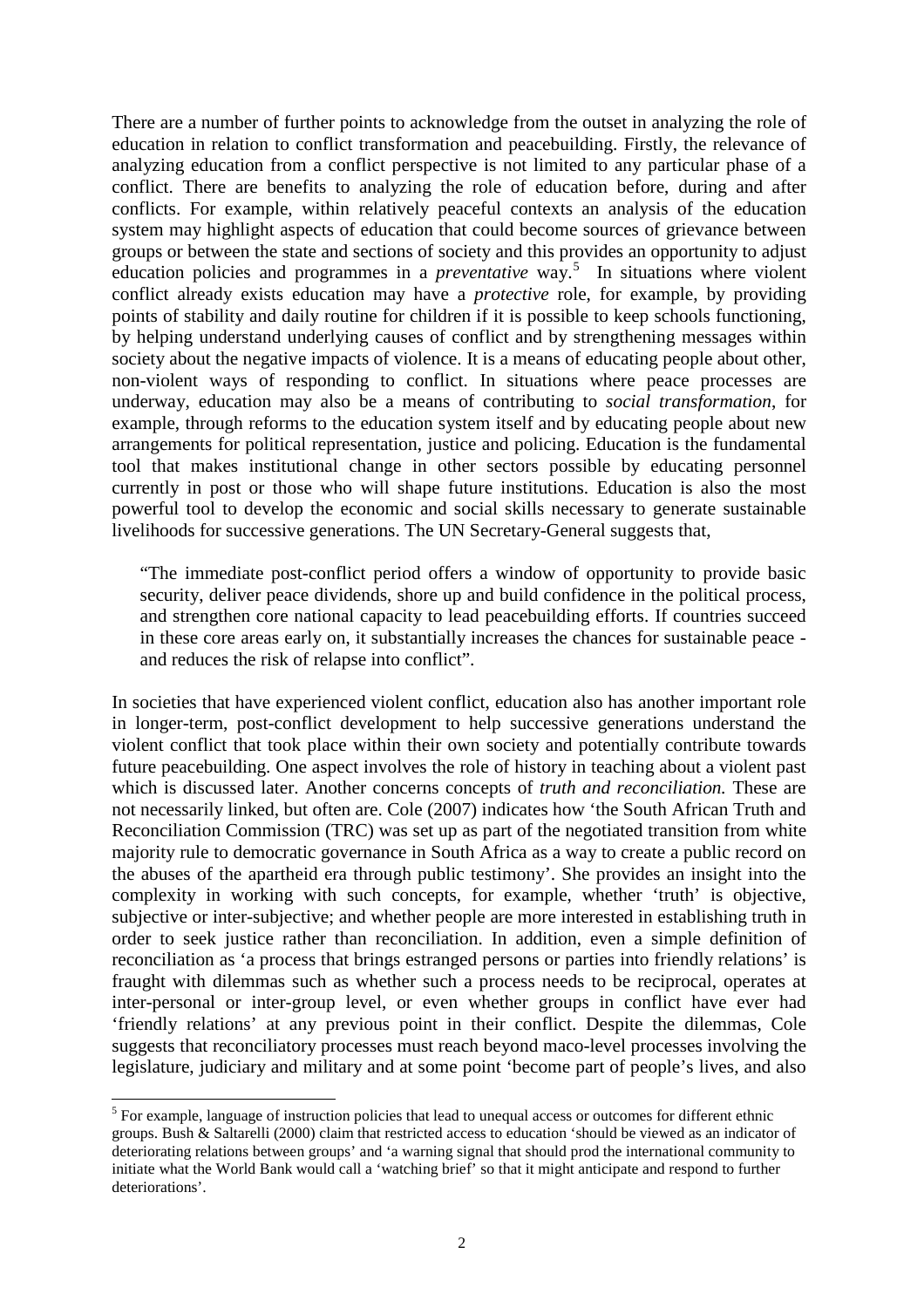part of the midlevel and grassroots institutions, such as schools whose workings relate more closely to the lives of average citizens'. She points to the lessons learned from the more positive relations that Germany has built with its neighbours since World War II and the role played by the reform of history education and textbooks. Further studies have examined the extent to which education has a role in contributing towards reconciliation following recommendations from more recent TRCs in Guatemala<sup>[6](#page-3-0)</sup>, Peru<sup>[7](#page-3-1)</sup>, Rwanda<sup>[8](#page-3-2)</sup> and Sierra Leone<sup>[9](#page-3-3)</sup> and highlight the need for further research into the ethical issues for educators; the role of education in relation to remembrance and commemorative sites and events; and better understanding of the nature of intergenerational learning.<sup>10</sup> It is common, therefore, in countries that have been affected by conflict to point to a role for education in promoting longer-term reconciliation as a means of preventing recurrence of violent conflict. This underlines the fact that peace is often insecure, relapses are frequent and that the main purpose of education interventions at any stage in such cycles is to promote a peacebuilding trajectory.

Another important point is that in any society, whether peaceful, conflict-affected or in some form of transition, it is unlikely that the education system is operating in totally positive or negative ways. Davies (2010) suggests that any analysis of the education system is more likely to highlight a range of areas where some parts of the system may be fuelling conflict in a highly politicized way, whilst there may be other aspects of the system that are trying to bring about change and contribute towards peacebuilding.<sup>[11](#page-3-5)</sup> This makes for a fairly complex picture, particularly when we move from more abstract levels of policy choices (e.g. between the benefits and risks of decentralisation from a conflict perspective) to practical programming and operational choices that need to be made in different local contexts.

Good conflict analysis always takes context as the starting point (OECD-DAC, 2007) and is not limited solely to what takes place within the classroom. A more holistic approach takes account of *governance and control* of the education system; education *structures;* and educational *content and processes.* It is unlikely that intervention at any one level of an education system will have a direct impact on conflict within the wider society, but experiences in conflict-affected countries suggest that there are a number of recurring issues that become problematic if left unaddressed. The literature on linkages between education and conflict has increased significantly in the past decade. Most of this literature involves qualitative research and case studies and so it is not possible to be definitive about causal relationships or the direction of causality (for example, whether certain forms of education provision fuel conflict, or are a consequence of conflict). However, the prevalence of similar concerns (for example, about the control, form and content of education) across many different social and cultural contexts suggests that there is good reason to pay attention to

<span id="page-3-0"></span> <sup>6</sup> Oglesby (2007) indicates how schools in Guatamala are beginning to incorporate some of the findings from the Guatamalan Historical Clarification Commission.

<span id="page-3-1"></span>Paulson (2010) highlights how despite commitments to introduce textbooks that dealt with recent conflict in Peru, changes in government can influence whether these are actually used.

<span id="page-3-2"></span> $8$  Buckley-Zistel (2009) examines how the Rwandan government approach was to place a moratorium on the teaching of history after the genocide and the use of *ngando* camps to promote national untiy by promoting a narrative that omits any reference to ethnicity.

<span id="page-3-3"></span><sup>&</sup>lt;sup>9</sup> Paulson (2006) documents how 'the Sierra Leone Truth and Reconciliation Commission (SLTRC) included

<span id="page-3-4"></span>children's testimony and children guided the development of the children's version of the commission's report'. <sup>10</sup> Research into these issues has been part of a significant initiative involving the UNICEF Innocenti Research Centre, the International Center for Transitional Justice and Harvard Law School [http://www.unicef-](http://www.unicef-irc.org/knowledge_pages/resource_pages/children_and_transitional_justice/index.html)

<span id="page-3-5"></span>irc.org/knowledge\_pages/resource\_pages/children\_and\_transitional\_justice/index.html .<br><sup>[11](http://www.unicef-irc.org/knowledge_pages/resource_pages/children_and_transitional_justice/index.html)</sup> Davies, L. (2010) Education and Fragility. A Synthesis of Four Country Case Studies (Afghanistan, Bosnia and Herzegovina, Cambodia and Liberia), International Network for Education in Emergencies (INEE).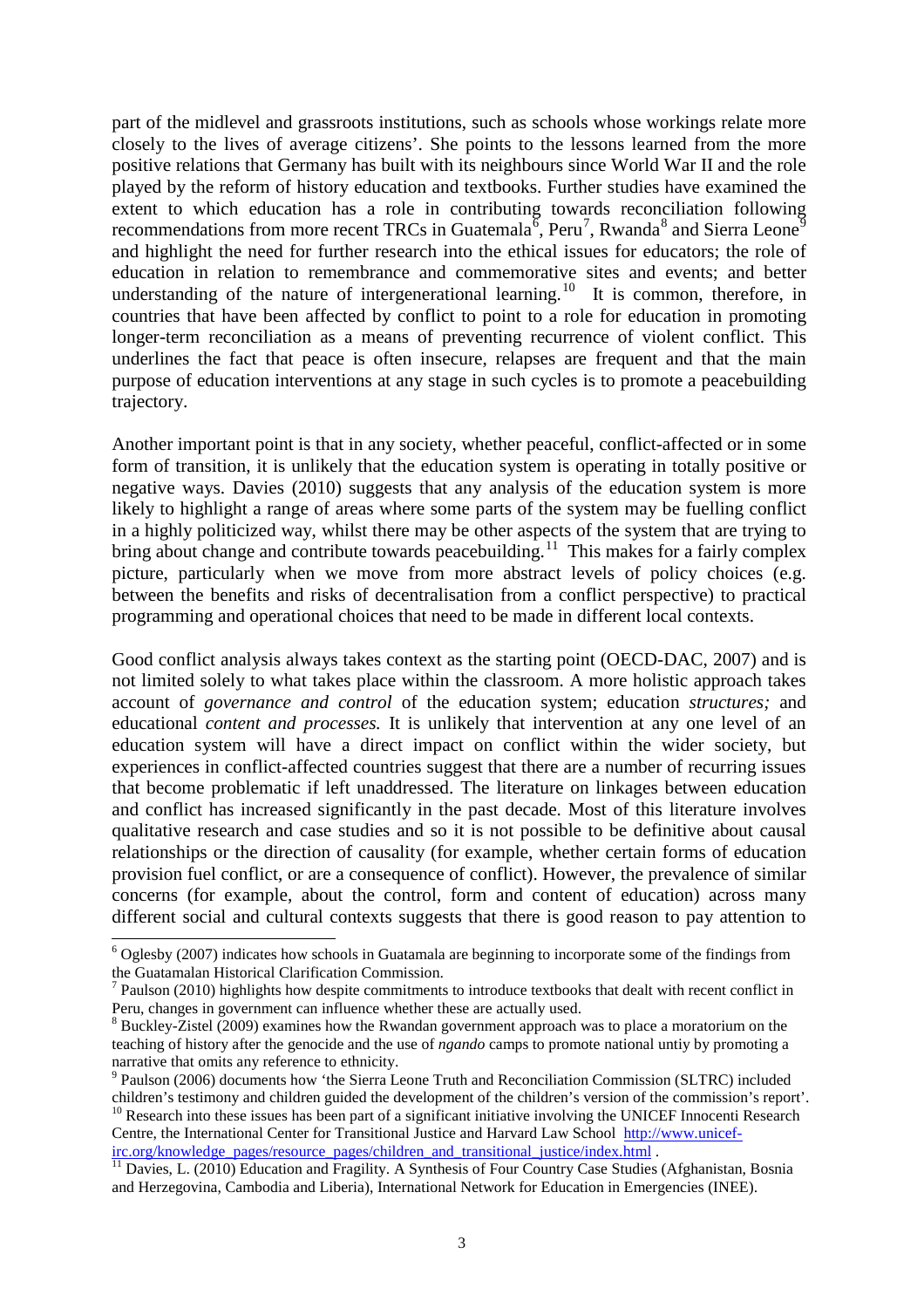the role of education in conflict-affected situations. The following sections identify key areas where careful attention to policy and practices from a conflict-perspective may prevent education systems, and the children they serve, from being mobilized as part of the dynamics of conflict.

## **1. GOVERNANCE** – the key to 'conflict-sensitive' education?

Aragon and Vegas (2009) highlight two distinctive aspects to definitions of governance. The first mostly concerns who has political control of a system and the context this creates, 'governance is defined mainly in terms of the process of policy-making (e.g. how the rules of a political regime provide the context in which policy-making is carried out)'. The second aspect refers more to technical capacity and the ability to implement policies. It is the former of these that is most likely to be contentious, particularly in conflict-affected countries since it can give rise to charges of bias and discrimination, although lack of technical expertise and capacity can also lead to grievances over inequalities due to poor implementation and policy outcomes. In addition, government preoccupation with security responses to terrorist threats may lead to increased, unchecked authoritarianism, particularly where 'special powers' are introduced that limit the right to freedom of expression or the suspension of normal legal processes.<sup>[12](#page-4-0)</sup> In such situations governments may feel even more need to control state institutions such as the education system and educators may feel constrained to engage in critical enquiry of state policies and actions.

The World Bank and other agencies use a number of measures as part of governance assessments<sup>[13](#page-4-1)</sup> and a previous GMR (2008) identified a number of key areas that are crucial for education governance if Education for All is to be achieved.<sup>[14](#page-4-2)</sup> Aragon and Vegas (2009) provide a case study of education governance policies as part of democratic transition in Peru when the rural population suffered disproportionately during the period of political violence (1980-2000). Reforms were based on identification of national priorities for education; new emphasis on professional development of teachers; increased financing and an anti-corruption plan. The European Commission has also published a study on the governance challenges for education in a number of countries that have been affected by conflict.<sup>[15](#page-4-3)</sup> Whilst, governance matters in all countries, the following are examples of good governance strategies that may have particular significance in protecting education systems in conflict-affected countries.

• *Encouraging responsible control of education systems.* Control, or partial control of education systems by state or non-state actors in conflict-affected situations carries very real dangers of political indoctrination of children and restrictions to fundamental freedoms. In such situations it is less likely that normative or legislative approaches will have an impact, but there are examples of other protective approaches.

<span id="page-4-0"></span><sup>&</sup>lt;sup>12</sup> See for example, Carrión, J. (ed.) (2006) The Fujimori Legacy: The Rise of Electoral Authoritarianism in Peru. Pennsylvania: Pennsylvania State University Press.

<span id="page-4-1"></span><sup>&</sup>lt;sup>13</sup> 'Very frequently, governance assessments are based on country scores on particular dimensions of governance (e.g. voice and accountability, political stability, government effectiveness, regulatory quality of government, rule of law and control of corruption).' – Quote form Aragon and Vegas, 2009: 6.<br><sup>14</sup> EFA Global Monitoring Report (2008) Why Governance Matters - tthe need to consider equity and poverty

<span id="page-4-2"></span>reduction policies; the formulation of policies containing clear goals; the development of political leadership; the need to consider education quality issues; and the need to increase national education budgets.

<span id="page-4-3"></span><sup>15</sup> The European Commission (2009) *Study on Governance Challenges for Education in Fragile Situations: Study Synthesis Report*, Brussels is based on case studies of Aceh (Indonesia), Cambodia, Democratic Republic of Congo, Haiti, Lebanon, Liberia, Somalia and Southern Sudan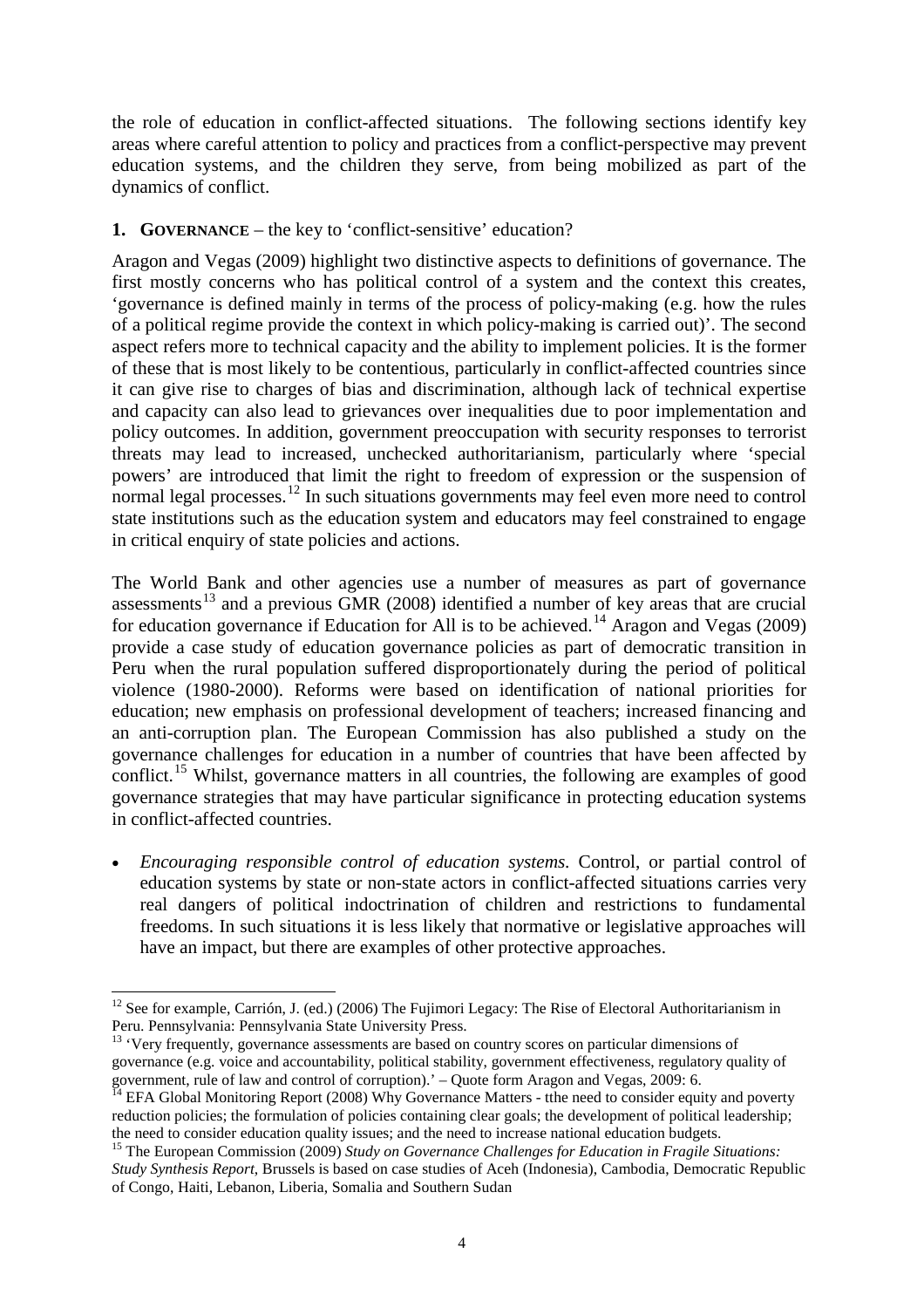BOX

#### **CONFLICT SENSITIVE ANALYSIS OF EFA IN NEPAL**

This can be elaborated to include main points from analysis of Nepal's EFA plan<sup>[16](#page-5-0)</sup>

- EFA and pooling partners (Denmark, Finland, Norway, UK, World Bank)
- $\Box$  Main elements of EFA strategy (\$160m per annum 25% from donors)
- $\Box$  \$120 m goes on teacher salaries, \$40 m on following:
	- Early childhood development centres (6%)
	- Access to All (21%) most goes on physical improvements, rest on increasing enrolments, 'Welcome to School' initiative
	- Learning needs for all (1%) mainly curriculum;
	- Literacy for women (2%)
	- Eliminating gender disparity (20%) bursaries for girls, dalits, janjatis; gender sensitive curriculum; recruitment women teachers
	- Quality education (46%) block grants on per capita basis, transfer of schools to community management
- $\Box$  Improvements in access, impact of population movements and displacement
	- successes in EFA goal to improve access, but there are questions about quality (drop outs and repetitions remain high)
	- movement from hill areas, overcrowding in *terai* (plains) and border areas
	- problems with teacher deployment
- $\Box$  Commitment to decentralisation
	- WB driven, aim to create greater local accountability
	- Poor implementation at District Office level, conflict blamed for limited mobility of DEOs
	- Government unwilling to employ additional permanent teachers, so local community has to raise money and pay lower salary
	- Maoists opposed, portrayed as a 'government ploy' to avoid meeting their responsibilities, local communities suspicious
- **Q** Curriculum issues
	- language of instruction, role of English, exams, private schools
	- middle classes and policy makers abandoning the public system
	- Maoist curriculum dilemma for teachers, but not widespread
- DAC Principles for development assistance in Fragile States
	- donor pooling is a positive aspect of EFA in Nepal
	- use of NGO routes needs careful consideration (e.g. SC schools)
	- dilemma for donors as HMGN credibility is challenged
	- issue about whether to target support to conflict affected areas or use a more universal criteria related to social need?

#### Conclusions

- $\Box$  Potential critical areas that may do harm are related to:
	- $\Box$  Governance, capacity and poor implementation are key issues
	- Problems of implementation reduce government's ability to address economic and social exclusion, therefore likely to reinforce grievance
	- However, conflict has moved to more overt political phase  $-$  lack of functioning of consultative processes (e.g. teacher unions now opposed to transfers of staff, devolution and community management)
	- $\Box$  Minorities more concerned with representation with the system overall rather than restricted roles related to their ethnicity

<span id="page-5-0"></span><sup>&</sup>lt;sup>16</sup> Vaux. T., Smith, A. and Subba, S. (2006) Education for All in Nepal from a conflict perspective. London: International Alert.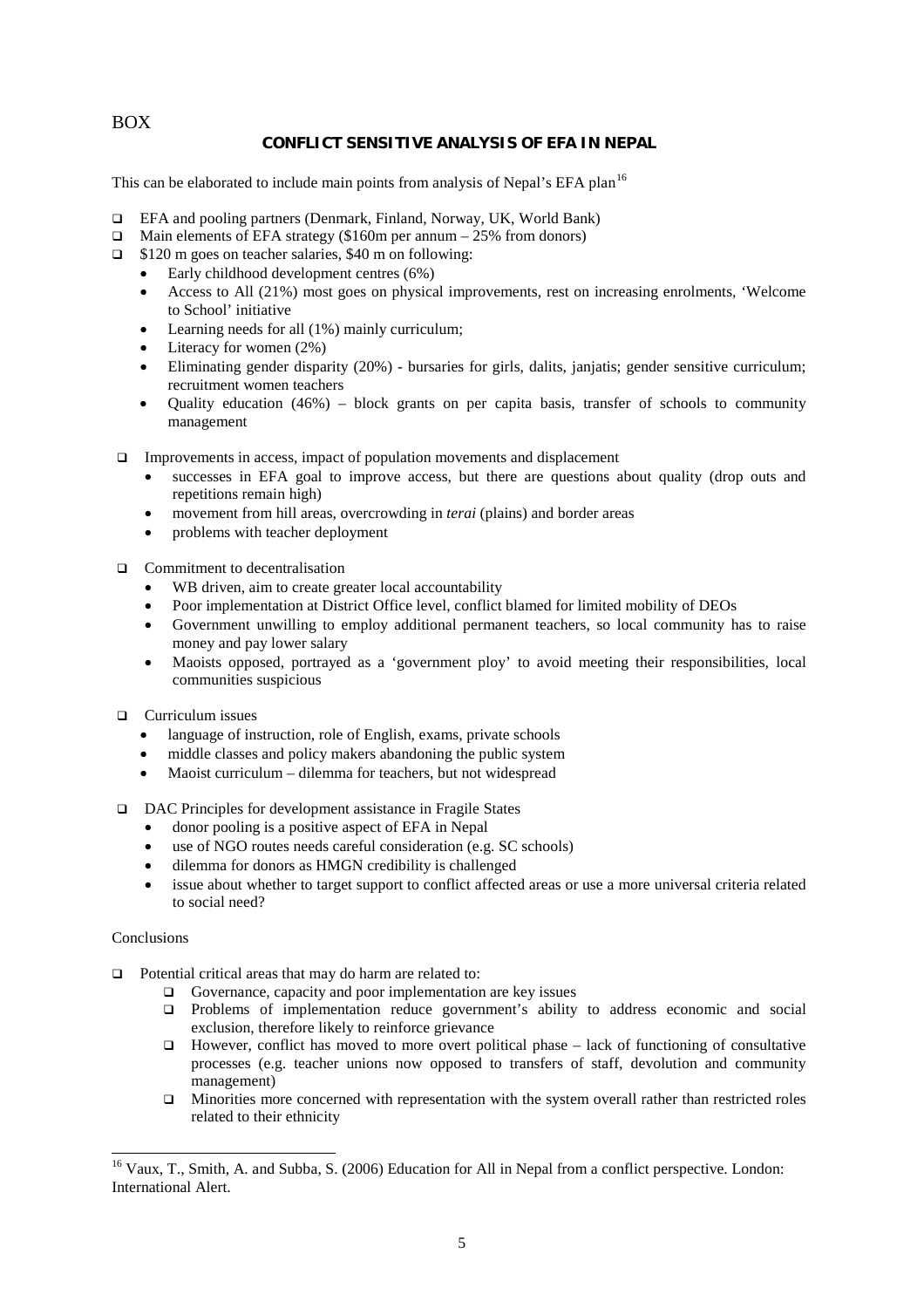- Increasing divide between government and private schools success rate for School Leaving Certificate from private schools is 80% compared to 20% in government schools
- These grievances are becoming increasingly politicised and the tendency is to want to blame government rather than solve problems.
- Whilst less visible than higher profile impact of conflict on education (attacks on buildings, teacher beatings, pupil abductions), the poor implementation of EFA seriously undermines government authority, so that that underlying grievances are unaddressed and the impact of education on conflict may be more damaging in the long run

## BOX ENDS

In Nepal, for example, the Maoists tried to impose its own curriculum in schools that included strong ideological content and elements about warfare. Teachers were also required to provide a portion of their wages and physically beaten for not teaching the curriculum. However, the most effective protective strategies were those where local communities, on which the Maoists depended, spoke out against such abuses.

An analysis of post-conflict education reforms in El Salvador, Guatemala and Nicaragua has also indicated how education became politicised during these conflicts, whilst 'defence funding soared and education budgets were slashed'. The report indicates how the depoliticisation and reconstruction of education systems in each of these countries was a vital component of post-conflict transformation. [17](#page-6-0)

• *Adopting transparent practices for funding, procurement and employment.* Even where political exploitation is not so explicit, poor governance of education systems can fuel conflict through patronage and by reinforcing inequalities. For example, inequalities in funding to different regions or ethnic groups; procurement practices biased towards supporters of dominant political parties; patronage where education appointments are made based on political loyalties rather than merit. There are well-known strategies that may provide some protection against such practices. These include collection of data about funding that is disaggregated by districts and identity factors, accompanied by a move towards budget allocations based on transparent funding formulas. For example, early research into funding for separate schools attended by Catholic and Protestant children in Northern Ireland was considered to be one reason for different levels of achievement that affected employment opportunities for school leavers.<sup>[18](#page-6-1)</sup> Bush and Saltarelli (2000) suggest that educational attainment is one of the ways in which dominant groups seek to maintain their privileged position within diverse societies. They cite examples from Rwanda, where historically Catholic missionary schools favoured the Tutsi minority through preferential treatment that led to employment by the colonial government; and Burundi where restrictions on the admission of Hutu children to secondary schools prevented the acquisition of necessary employment skills. Capacity building and training for those working within the public service may therefore be a

<span id="page-6-0"></span><sup>&</sup>lt;sup>17</sup> Marques, J. and Bannon, I (2003) Central America: Education Reform in a Post-Conflict Setting, Opportunities and Challenges. Social Development Department Environmentally and Socially Sustainable Development Network, CPR Working Paper No. 4, Washington, D.C: The World Bank.

<span id="page-6-1"></span><sup>18</sup> Gallagher, A., R. Osborne, R. Cormack (1993) 'Community Relations, Equality and Education' in *After the Reforms: Education and Policy in Northern Ireland*, by R. Osborne, R. Cormack and A. Gallagher (eds), Aldershot: Avebury.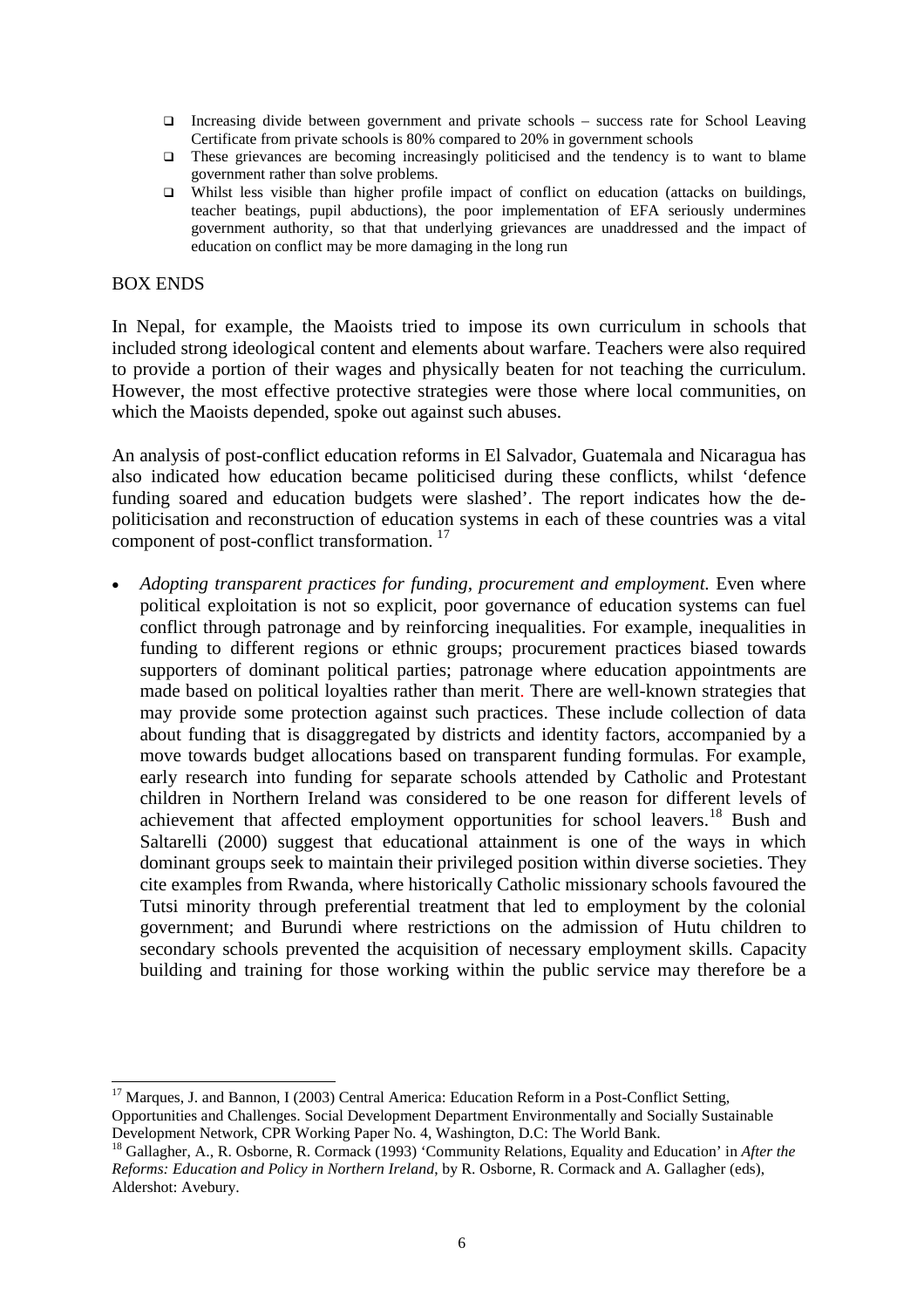necessary factor for the success of any overall education sector plan that takes account of conflict.[19](#page-7-0)

• *Central control versus decentralisation.* Decentralisation of education systems has generally been regarded as a means of bringing about more accountability and ownership of schooling. In the case of conflict-affected countries the situation may be more complex and context dependent. For example, in analysing post-conflict reconstruction of education in Central America, Marques and Bannon (2003) state, 'One has only to look at the conditions in which education services were (or were not) being delivered during the period of hostilities to see the importance of decentralizing functions, authority, funding, management and decision-making capacity to schools.' They cite the EDUCO programme that built on *Escuelas Populares* in El Salvador and the National Program of Community-Managed Schools for the Advancement of Education (PRONADE) in Guatemala as positive examples of post-conflict decentralisation in education. However, decentralisation may not always be so positive in other contexts, particularly during internal conflicts where government may have concerns about losing control of schooling to secessionist movements, for example, in regions of Columbia, Indonesia, Nepal or Sri Lanka. Even where decentralisation is introduced as part of post-conflict peace agreements, as for example in Bosnia and Herzegovina, fragmentation may strengthen control of the education system by local political interests and reinforce ethnic divisions if it is not moderated by strong institutions at the national level.<sup>[20](#page-7-1)</sup>

#### BOX

#### **FRAGMENTED GOVERNANCE OF EDUCATION IN BOSNIA AND HERZEGOVINA (BiH)**[21](#page-7-2)

'Since the war, the country's education system has been characterized by division and segregation, with the vast majority of children learning separately according to 'their' ethno-national group. This division is reifying the differences used to stoke up war, and creating three different groups of future citizens who are ignorant and mistrustful of each other.'

*Education Reform Briefing Materials* (October 2008) OSCE Mission to Bosnia and Herzegovina

The Dayton Peace Agreement (1995) introduced boundaries that became the basis for decentralization of political control in subsequent years. Responsibility for education in BiH is devolved to two entities (BiH which has 10 Cantons and the Republika Srpska) and the District of Brčko. State government therefore has a limited role in education policies. The Ministry of Civil Affairs of BiH does not have substantive

<span id="page-7-0"></span> <sup>19</sup> The European Commission (October 2009) *Study on Governance Challenges for Education in Fragile Situations: Study Synthesis Report*, Brussels is based on case studies of Aceh (Indonesia), Cambodia, Democratic Republic of Congo, Haiti, Lebanon, Liberia, Somalia and Southern Sudan

 $^{20}$  Magill, C. (2010) Education and fragility in Bosnia and Herzegovina. Desk Review. Paris : UNESCO IIEP.

<span id="page-7-2"></span><span id="page-7-1"></span> $21$  Based on a review of the following documents:

<sup>•</sup> *Report of Special Rapporteur on the Right to Education: Mission to Bosnia and Herzegovina,* United Nations*, 24th Sept- 2 Oct 2007*.

<sup>•</sup> *Factsheet on BiH International Commitments and Obligations in the Area of Education*

<sup>•</sup> *School Catchment Areas in Bosnia and Herzegovina: A Status Report by the OSCE Mission to BiH, October, 2007.*

<sup>•</sup> *Lessons from Education Reform in Brčko*, OSCE, Oct 2007.

<sup>•</sup> *Divided Schools in Bosnia and Herzegovina,* UNICEF Research Report, 2008.

<sup>•</sup> *Education in BiH: What do we teach our Children?* Open Society of BiH, ProMENTE, October 2007.

<sup>•</sup> SCN/SEE *Scientific Study on Discrimination Against Children in Schools in Bosnia and Herzegovina,* Save the Children Norway, 2007.

<sup>•</sup> *Bosnia and Herzegovina: Addressing Fiscal Challenges and Enhancing Growth Prospects. A Public Expenditure and Institutional Review.* World Bank, September 2006.

<sup>•</sup> *Institutional and Capacity Building of Bosnia and Herzegovina Education System, European Union and* University of Jyväskylä (Finland), February, 2008.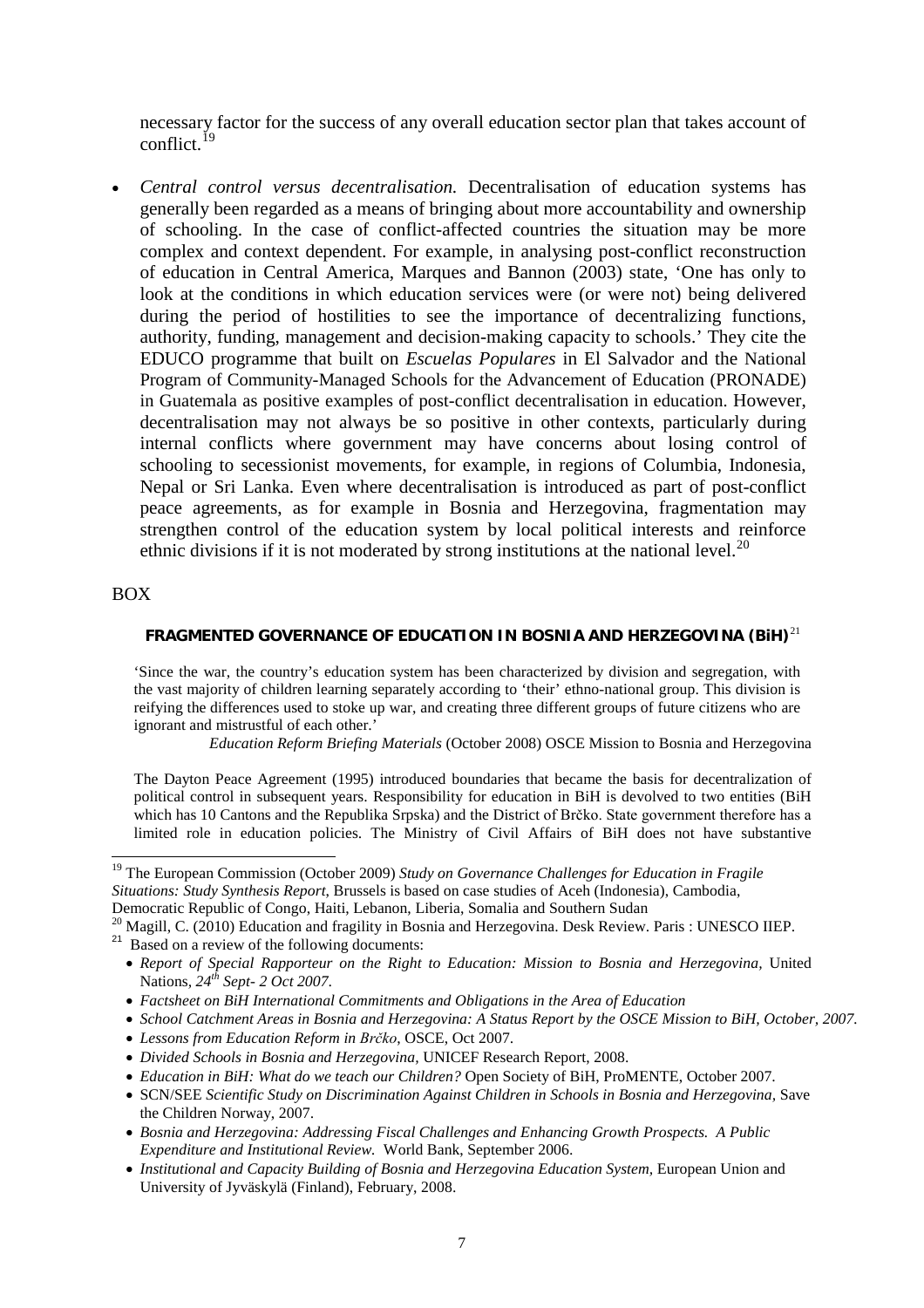responsibilities in education, nor authority vis-à-vis the cantons, so there is no strong central authority. This means that the education system is highly fragmented with 14 ministries of education. The impact on education was not considered at the time, but the UN Special Rapporteur on the Right to Education identified 'two main issues which affect the enjoyment of the right to education in Bosnia and Herzegovina: the excessive fragmentation and politicization of the education system; and segregation between ethnic groups and assimilation processes based on ethnic motives.' (para 54)

In 2005/6 there were 1,888 primary schools and 301 secondary schools in BiH, with a total of 538,000 students. <sup>[22](#page-8-0)</sup> Of these, 54 are 'two schools under one roof' and many of these are located in Central Bosnia Canton and in areas with significant numbers of 'returnees' (people displaced during the war). 'Two schools under one roof' began with the best of intentions. They were seen as a means of encouraging return by families with school-age children to areas in which their nation had become a 'minority' during the war.' <sup>[23](#page-8-1)</sup> In such difficult circumstances the possibility of students from different backgrounds sharing the same school building could have been a progressive step, perhaps a step towards fuller integration, but in fact many of the schools have come to represent a very sharp form of educational segregation. Children from different national backgrounds might attend the same school, but often at different times and being taught different curricula. UNICEF research found that parents with children at 'two schools under one roof' were the most concerned for their safety and that 'the most prominent ethnic distance exists in communities with divided schools'.<sup>[24](#page-8-2)</sup> Research by Save the Children Norway also suggests that 'two schools under one roof' are perceived as environments where discrimination is practised, for example, through unequal access to resources or in the way groups refer to and treat each other. [25](#page-8-3) 

Overall education may be reinforcing separate development both structurally (through separate schooling) and functionally (through curricula and teaching and learning processes that emphasise the development of separate national identities). Although there may be a lack of political will towards state-building in BiH and a desire for separate development in statements by some political leaders<sup>[26](#page-8-4)</sup>, there have been a number of in initiatives that have attempted to involve education in peacebuilding. For example, since 2002 the OSCE Mission to BiH has a headquarters in Sarajevo and 14 field offices and has supported a number of initiatives including:

- The establishment of an advisory, state-level Council of Ministers of Education
- Introduction of education laws that promote state-level coordination of education
- Support for the removal of inappropriate and exclusionary symbols from schools
- An initiative on school governance, establishment of student and parent councils<sup>1</sup>
- Projects to develop more contact between students in divided communities
- Removal of offensive material from textbooks; assessment of new history texts
- Development of a course on the culture of religions<sup>1</sup>
- Development of student workbook on BIH 17 national minorities

It could be argued that the best possibility for achieving greater coordination may be through a new Education Agency with responsibility for standards in curriculum, assessment and examinations.

The Brčko District is often cited as an example where the education system became integrated in 2001 and Bosniak, Croat and Serb students are educated together. An OSCE case study suggests one of the reasons that integration was possible was because of the significant powers given to the Office of the High Representative to determine education reforms. Whilst, enrolment figures indicate that some mono-ethnic schools still exist at primary level, integration has been extremely successful in many schools, particularly at secondary level. In addition, public opinion polls have indicated high levels of support for integrated schooling and interviews with School Directors, teachers, students and parents indicate how satisfactory practical arrangements for language, script and a common curriculum have been found.<sup>[27](#page-8-5)</sup>

#### BOX ENDS

<span id="page-8-0"></span><sup>&</sup>lt;sup>22</sup> www.bhas.ba

<span id="page-8-2"></span><span id="page-8-1"></span><sup>&</sup>lt;sup>23</sup> [http://www.oscebih.org/public/print\\_news.asp?id=969](http://www.oscebih.org/public/print_news.asp?id=969)<br><sup>24</sup> Divided Schools in Bosnia and Herzegovina, UNICEF Research Report, 2008.<br><sup>25</sup> SCN/SEE Scientific Study on Discrimination Against Children in Schools in Bosnia a the Children Norway, 2007.

<span id="page-8-4"></span><span id="page-8-3"></span><sup>&</sup>lt;sup>26</sup> See, for example, statements by political leaders who argue for secession of Republika Srpska<br>http://www.setimes.com/cocoon/setimes/xhtml/en\_GB/features/setimes/features/2008/02/15/feature-01

<span id="page-8-5"></span> $\frac{1}{27}$  Lessons from Education Reform in Brčko, OSCE, Oct 2007.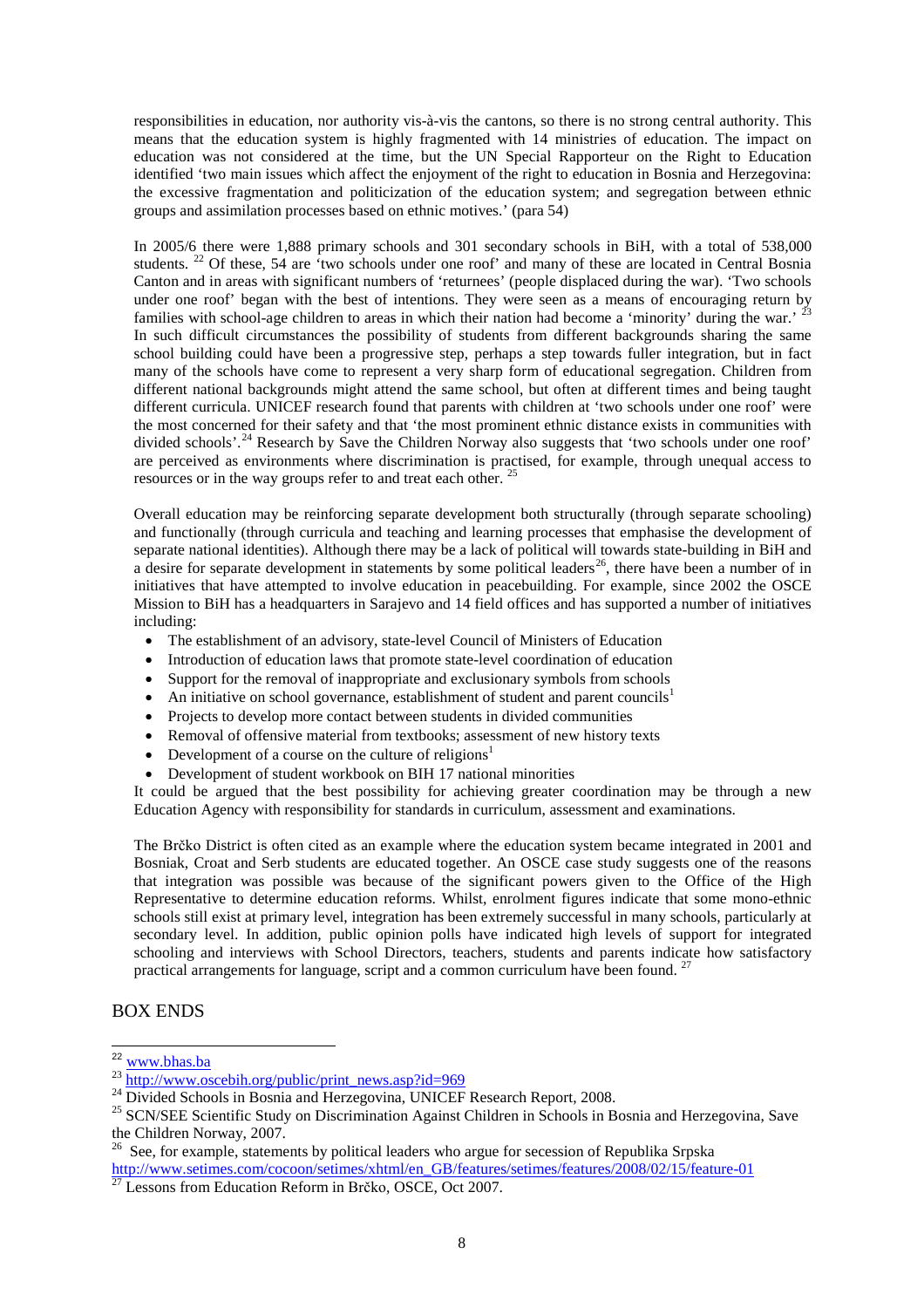Conflict-sensitive governance of education systems may therefore require fine judgements to be made about the balance between central control and devolution of authority to regional interests. Politicisation at the central level may be mitigated through protective mechanisms such as differentiation between functions such as policy-setting, policy advice, support to schools and service delivery. For example, a central Ministry might retain overall responsibility for setting policy, but create specialised agencies with responsibilities for planning, teacher education, curriculum and examinations etc. with governance arrangements that make them less susceptible to political interference. At the local level the arrangements that are in place for representation and participation in consultation, decisionmaking and school governance may provide opportunities for inclusion of diverse interest groups in a way that contributes towards peacebuilding.

**Key message**: Good governance of education systems is one of the most important ways of contributing to equity, inclusion and social cohesion. Good governance protects against grievances about access and quality of education becoming sources of conflict.

#### **2. EDUCATION AND IDENTITY**

It is becoming increasingly important to distinguish between 'state-building' and 'nationbuilding'. The two are often conflated yet can represent very different concepts. Nationbuilding often refers to the development of a state where citizens share the same social, cultural, religious background. In many cases the concept of the nation transcends state boundaries and includes diaspora who can have significant influence on state development, for example, through remittances that may fund nationalistic conflicts or peace-building efforts.<sup>[28](#page-9-0)</sup> However, increasing globalization and movement of people means that the concept of the homogeneous nation state is also being challenged, partly through the emergence of regional and supra national entities such as the European Union, and partly due to the increasing diversity of citizens within states. Modern state-building therefore places more emphasis on equal rights and responsibilities of all citizens irrespective of their ethnic, religious or cultural identity. Education may become a key instrument in terms of which ideology is most dominant (identity-based nation-building or rights-based statebuilding).

Identity factors are important for understanding conflict, partly because they may be mobilised to generate or escalate conflict, rather than being fundamental causes. Stewart (2001) refers to differences between identity-based groups as 'horizontal inequalities' to distinguish them from 'vertical inequalities' based on economic status and access to power, although these often map closely on each other and the potential for conflict may be greater. This means that it is difficult for education to be perceived as 'neutral' in conflict-affected countries, particularly where divisions are organised around identity factors. **[29](#page-9-1)** For example, in exploring the links between schooling and conflict in Pakistan, Durrani and Dunne (2009) found that, 'the complex nexus of education, religion, and national identity tends to

<span id="page-9-0"></span><sup>&</sup>lt;sup>28</sup> Demmers, J. (2002) Diaspora and Conflict: Locality, Long-Distance Nationalism, and Delocalisation of Conflict Dynamics, *The Public*, Vol.9 (1): 85-96.

Smith, H. and Stares, P. (eds) (2007) Diasporas in Conflict: Peacemakers or Peace Wreckers? Tokyo: United Nations University Press.

<span id="page-9-1"></span><sup>29</sup> Johnston, D. and Stewart, F. (2007) Education, ethnicity and conflict, *International Journal of Educational Development* 27, 247–251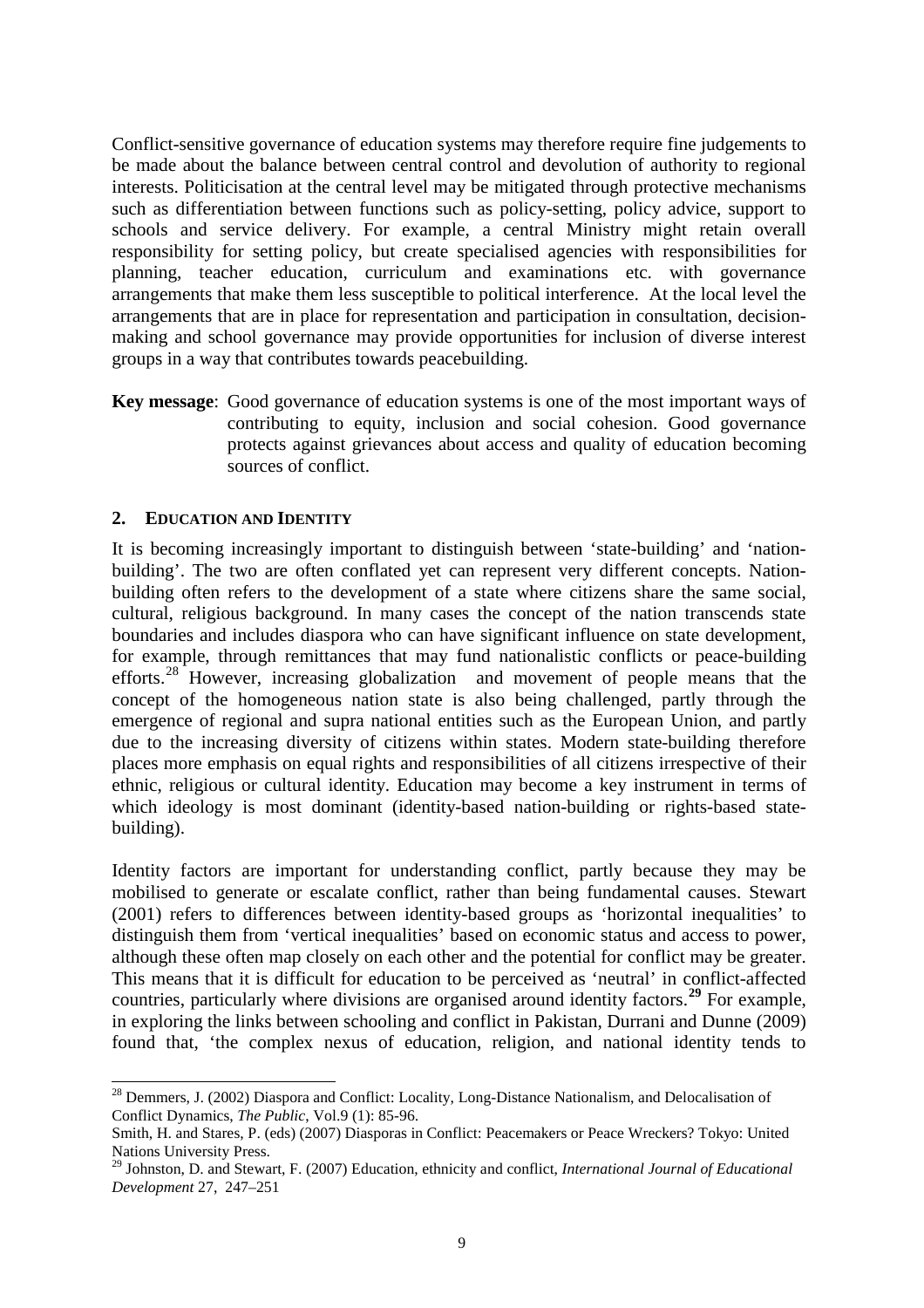construct 'essentialist' collective identities. To promote national unity across the diverse ethnic groups comprising Pakistan, the national curriculum uses religion (Islam) as the key boundary between the Muslim Pakistani 'self' and the antagonist non-Muslim 'other'. Ironically, this emphasis creates social polarization and the normalization of militaristic and violent identities, with serious implications for social cohesion, tolerance for internal and external diversity, and gender relations'.<sup>[30](#page-10-0)</sup>

The role of education in identity formation may be one reason why education and schooling become targets for attack in many conflicts. From a preventative perspective it also means that careful consideration should be given to aspects of education that are closely linked to identity development. In conflict-affected countries, four areas that merit particular attention relate to separate schooling, language, faith and citizenship.

#### **Separate schooling** – cause or consequence?

A recurring theme in conflict-affected countries is the relationship between conflict and separate schooling based on identity factors such as language, ethnicity or religion. The evidence on the impact of separate schooling is contested and highly context-dependent. Gallagher (2010) provides some comparative examples of shared and separate schooling in divided societies and states that 'many mass education systems had assimilation as an overt aim'.<sup>[31](#page-10-1)</sup> He suggests that 'The distinction between segregated systems, in which minorities are obliged to use their own schools (such as apartheid South Africa, or the southern states of the U.S. prior to 1954), and separate systems, in which minorities run their own schools as a matter of choice, is important', but goes on to say that 'whether schooling systems are segregated or separate, there is evidence that such systems can have a detrimental impact on social cohesion', citing the detrimental impact on Arab-Israelis of the decision in the 1950s to formally divide schools in Israel. Drawing on the cases of Brazil, Britain, Canada, Israel, Malaysia, Netherlands, and the USA he concludes that the influence of schooling arrangements may be better understood as a combination of 'the structure of schools, the content of the curriculum, and the routes and opportunities available to young people'. This is consistent with the view that the impact of separate schooling needs to be considered in context and depends on whether such schools are perceived to be reinforcing assimilation, separate or shared development. Where mixing or integration takes place consideration needs also to be given to the nature of teaching and learning in the sense that identity factors are avoided, addressed or considered in terms of their impact on inequalities and social justice.<sup>[32](#page-10-2)</sup>

Although few would argue that separate schooling is a fundamental cause of conflict, the prevalence of separate schooling based on identity factors in conflict-affected countries such as Bosnia and Herzegovina, Guatemala, Lebanon, Mozambique, Northern Ireland, Rwanda and Sri Lanka suggests that the linkage is not just a coincidence. One possible reason for the prevalence of separate schooling in conflict-affected countries is that the institutional structures reflect and replicate the political, social and cultural divisions within broader society. In Bosnia and Herzegovina, for example, many commentators point to the greater integration that existed within schools before the war. The impact of ethnic cleansing and displacements of populations has meant that parents are wary of the security of their children

<span id="page-10-0"></span><sup>&</sup>lt;sup>30</sup> Durrani, N. and M. Dunne (2009) Curriculum and national identity: exploring the links between religion and nation in Pakistan. *Journal of Curriculum Studies*. <sup>31</sup> Gallagher, T. (2010) *Key Issues in Coexistence and Education*, Coexistence International, Brandeis

<span id="page-10-1"></span>University.<br><sup>32</sup> Smith, A. (2005) Education in the Twenty-First Century: Conflict, Reconstruction and Reconciliation,

<span id="page-10-2"></span>*Compare*, 35(4): 373-391.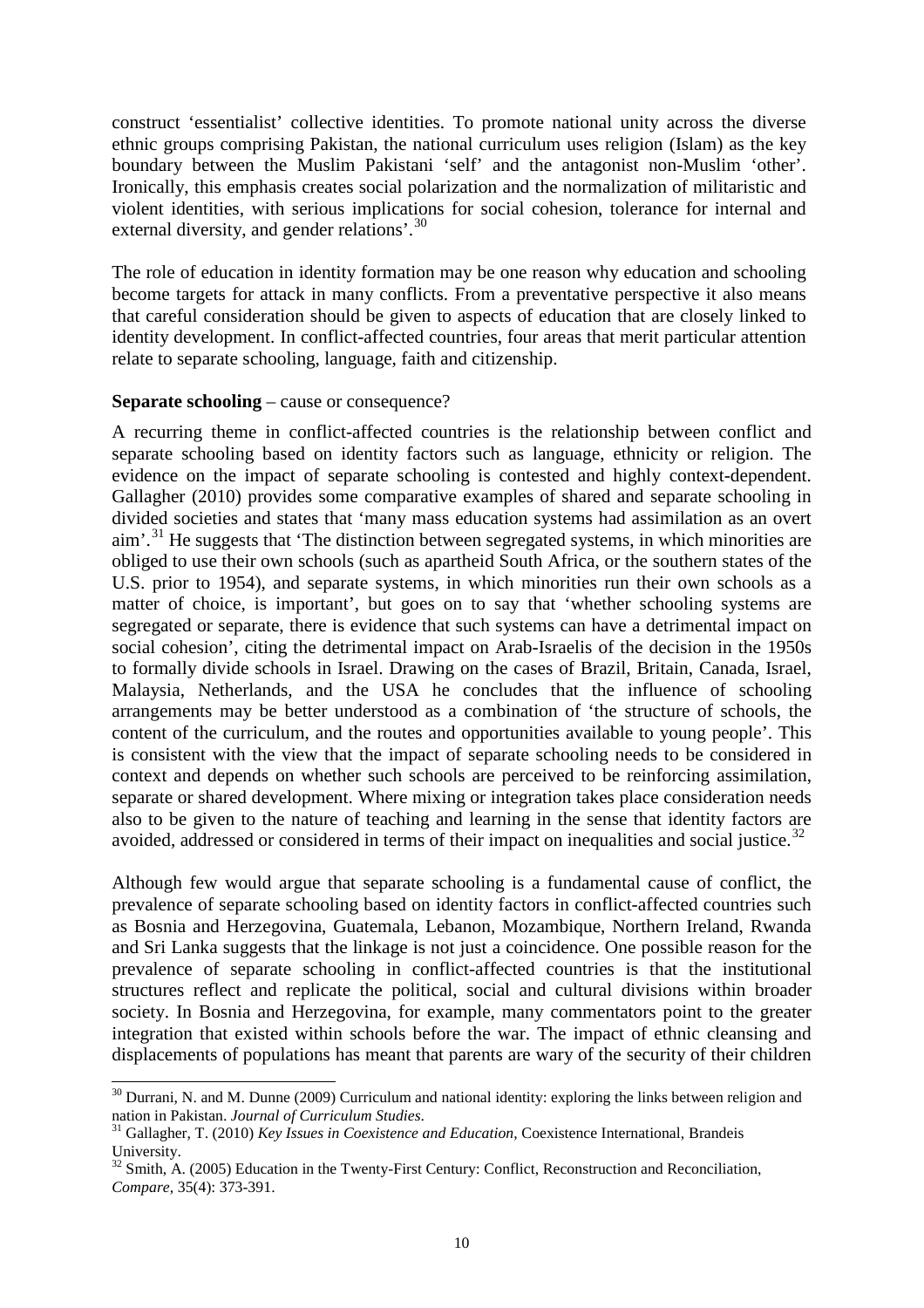returning to their former schools. This is reflected in research by the Organisation for Security and Cooperation in Europe (OSCE) that highlights how parents will avoid their nearest school and travel some distance to enrol their child in another school associated with their own 'national identity'.<sup>[33](#page-11-0)</sup> In other situations children from different national backgrounds might attend the same school, but often at different times and being taught different curricula. Children have separate breaks, teachers have separate rooms and there may be little cooperation between separate administrations. UNICEF research found that parents with children at 'two schools under one roof' were the most concerned for their safety.<sup>[34](#page-11-1)</sup> The situation in Brčko is more encouraging in that since 2001 it has been possible for children to attend integrated schools.<sup>[35](#page-11-2)</sup>

However, in many other conflict-affected countries there are examples of programmes that promote integration, often initiated by parents overcoming community divisions. The rationale for such programmes is that, whilst education may not have caused conflict, it can make a positive contribution towards peacebuilding by educating children together. Such initiatives could be considered to fall within three broad types:

- Efforts at the voluntary integration of schools such as examples from Northern Ireland where it has taken more than twenty years to achieve shared schooling for 6% of schoolchildren; the creation of Jewish-Arab schools such as Neve Shalom; and desegregation of education in South Africa.
- Programmes based on inter-group contact theory between children from different groups in conflict.<sup>[36](#page-11-3)</sup> Considerable practice has built up on such programmes in conflict-affected countries such as Israel/Palestine, Cyprus,
- Inclusive schooling examples of programmes such as UNICEF Rights Respecting Schools or others that advocate sensitivity to diversity and inclusion of minorities.
- **Key message**: Separate schooling based on identity factors such as language, religion and culture is a common feature in conflict-affected countries. This may be because of a lack of trust between groups and can reinforce divisions. Initiatives that try to bring about more inclusive schooling can help mitigate the development of negative stereotypes between groups in conflict.

## **Language Policies** - inclusive or divisive?

The UNESCO Position Paper on 'Education in a Multilingual World' identifies language as 'an essential element of inter-cultural education to encourage understanding between different groups and respect for fundamental rights.' It supports mother tongue as a means of improving education quality, but also advocates 'bilingual and/or multilingual education as a means of promoting social and gender equality and a key element of linguistically diverse

<span id="page-11-0"></span><sup>&</sup>lt;sup>33</sup> Based on 650 interviews with teachers, parents, and school directors; 222 visits to primary and secondary schools, July - October 2006. See *School Catchment Areas in Bosnia and Herzegovina: A Status Report by the* 

*OSCE Mission to BiH, Oct 2007.*<br><sup>34</sup> Divided Schools in Bosnia and Herzegovina, UNICEF Research Report, 2008.

<span id="page-11-3"></span><span id="page-11-2"></span><span id="page-11-1"></span><sup>&</sup>lt;sup>35</sup> Lessons from Education Reform in Brcko, OSCE, Oct 2007.<br><sup>36</sup> Hughes, J. and Donnelly, C. (2006) Contact as a policy mechanism for promoting better relations in integrated schools in Northern Ireland and bilingual/bi-national schools in Israel, *Journal of Peace Education,*  $3(1)$ : 79 – 97.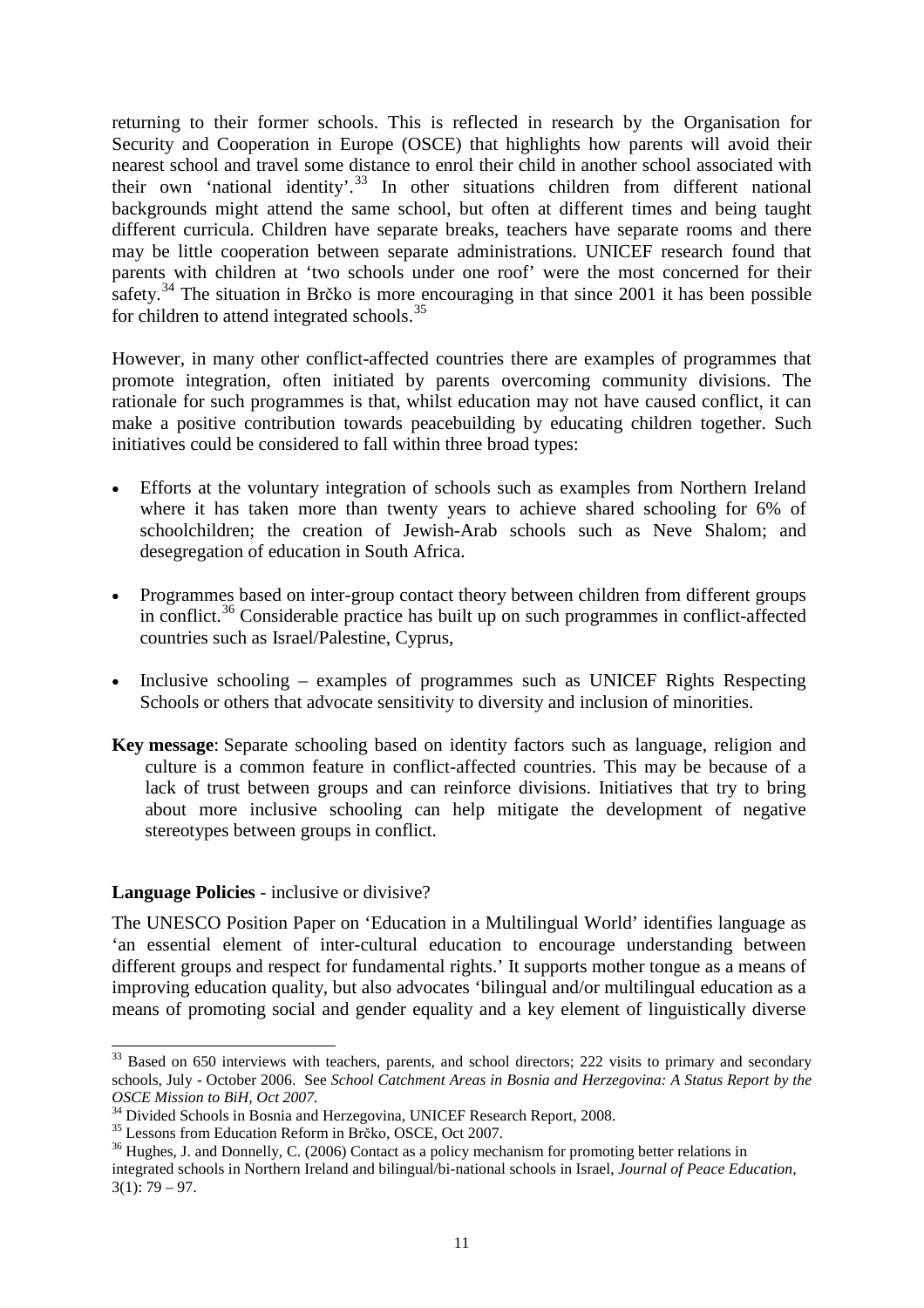societies'.<sup>[37](#page-12-0)</sup> Many ethno-linguistic minority groups face a language barrier in education. Almost 70% out-of-school girls belong to the ethnic, religious, linguistic, racial and other minorities.<sup>[38](#page-12-1)</sup> A World Bank report states that 50 percent of the world's out-of school children live in communities where the language of schooling is rarely, if ever, used at home.<sup>[39](#page-12-2)</sup> Sub Saharan Africa is region where there the population has least access to education in mother tongue (16%) (Source: UNDP 2004, SIL International 2004).

Rationales often used for monolingual and elitist language policies include: economic factors (multilingualism is costly), national unity (many languages fragment the population), power (to maintain central control). Some myths are that several media of instruction confuses students; use of mother tongue delays learning of national, official or international languages; and parents want a national or international language only. However, research indicates that mother tongue language of instruction results in (i) increased access and equity, (ii) improved learning outcomes, (iii) reduced repetition and dropout rates, (iv) socio-cultural benefits and (v) lower overall costs.<sup>[40](#page-12-3)</sup>

From a conflict perspective, the significant issue is that there are examples where language policies have been used in ways that exacerbate conflict. These include repression of mother tongue languages was as part of political conflict in  $\text{Span}^{41}$ ; how overt bilingual and covert monolingual language policies fuel tensions with Uyghur nationalists in Xinjiang, China<sup>[42](#page-12-5)</sup>; how language policies in India, Pakistan and Sri Lanka were used as a means of dominating access to education by particular groups<sup>[43](#page-12-6)</sup>; and difficulties even where there are attempts to use bilingual education as 'an approach to conflict resolution and the improvement of intergroup relations in Israel'. [44](#page-12-7)

These issues are complex in practice. For example, in Kyrgzstan the OSCE High Commissioner on National Minorities<sup>[45](#page-12-8)</sup> recommended education policies and practices that take account of the needs of national minorities, but a main issue of concern is the development of a policy on language of instruction where the majority of the population is Kyrgz (55%) with sizeable minorities of Russians (19%) and Uzbeks (14%). However, the main language of instruction in schools is still Russian. In urban schools the main difficulty is the low status of the Kyrgz and the challenge here is to develop better status for the Kyrgz language for example through the development of pilot projects in bilingual kindergardens. In rural schools the challenge is that Russian is taught poorly in Kyrgz speaking regions and there is a need to recruit and train better Russian speaking teachers in rural areas.

<span id="page-12-0"></span> <sup>37</sup> UNESCO (2003) *Education in a Multilingual World*. UNESCO Education Position Paper, Paris: UNESCO. <sup>38</sup> Lockheed, M. E and Lewis, M. A., 2007. Inexcusable Absence: Why 60 Million Girls Still Aren't In School

<span id="page-12-1"></span>and What to do About It, Center For Global Development, Washington D. C.<br><sup>39</sup> Presentation by Kimmo Kosonen based at Payap University, Chiang Mai, Thailand.

<span id="page-12-2"></span><sup>&</sup>lt;sup>40</sup> Bender, P. et al, (2005) *In Their Own Language: Education For All*. Education Notes Series, World Bank

<span id="page-12-4"></span><span id="page-12-3"></span>[http://siteresources.worldbank.org/EDUCATION/Resources/Education-Notes/EdNotes\\_Lang\\_of\\_Instruct.pdf](http://siteresources.worldbank.org/EDUCATION/Resources/Education-Notes/EdNotes_Lang_of_Instruct.pdf) <sup>41</sup> Shabad, G. and Gunther, R. (1982) Language, Nationalism, and Political Conflict in Spain, *Comparative* 

<span id="page-12-5"></span><sup>&</sup>lt;sup>42</sup> Dwyer, Arienne, M. (2005) *Policy Studies 15. The Xinjiang Conflict: Uyghur Identity, Language Policy, and Political Discourse, Washington DC: East-West Center.* 

<span id="page-12-6"></span><sup>&</sup>lt;sup>43</sup> Rösel, Jakob (2009) 'Mass-education in a vast, in a dangerous and a fragmented state – education policy in India, Pakistan and Sri Lanka', Paper presented at Conference on Education in Fragile Contexts, Arnold-Bergstraesser-Institut, Freiburg, Germany, Sept 2009.<br><sup>44</sup> Amara, M. et al, (2009) A New Bilingual Education in the Conflict-Ridden Israeli Reality, *Language and* 

<span id="page-12-7"></span>*Education,* 23 (1): 15–35.

Bekerman, Z. (2005) Complex contexts and ideologies: bilingual education in conflict-ridden areas.

<span id="page-12-8"></span>*Journal of Language, Identity and Education* 4(1): 1–20.<br><sup>45</sup> http://www.<u>osce.org/hcnm</u>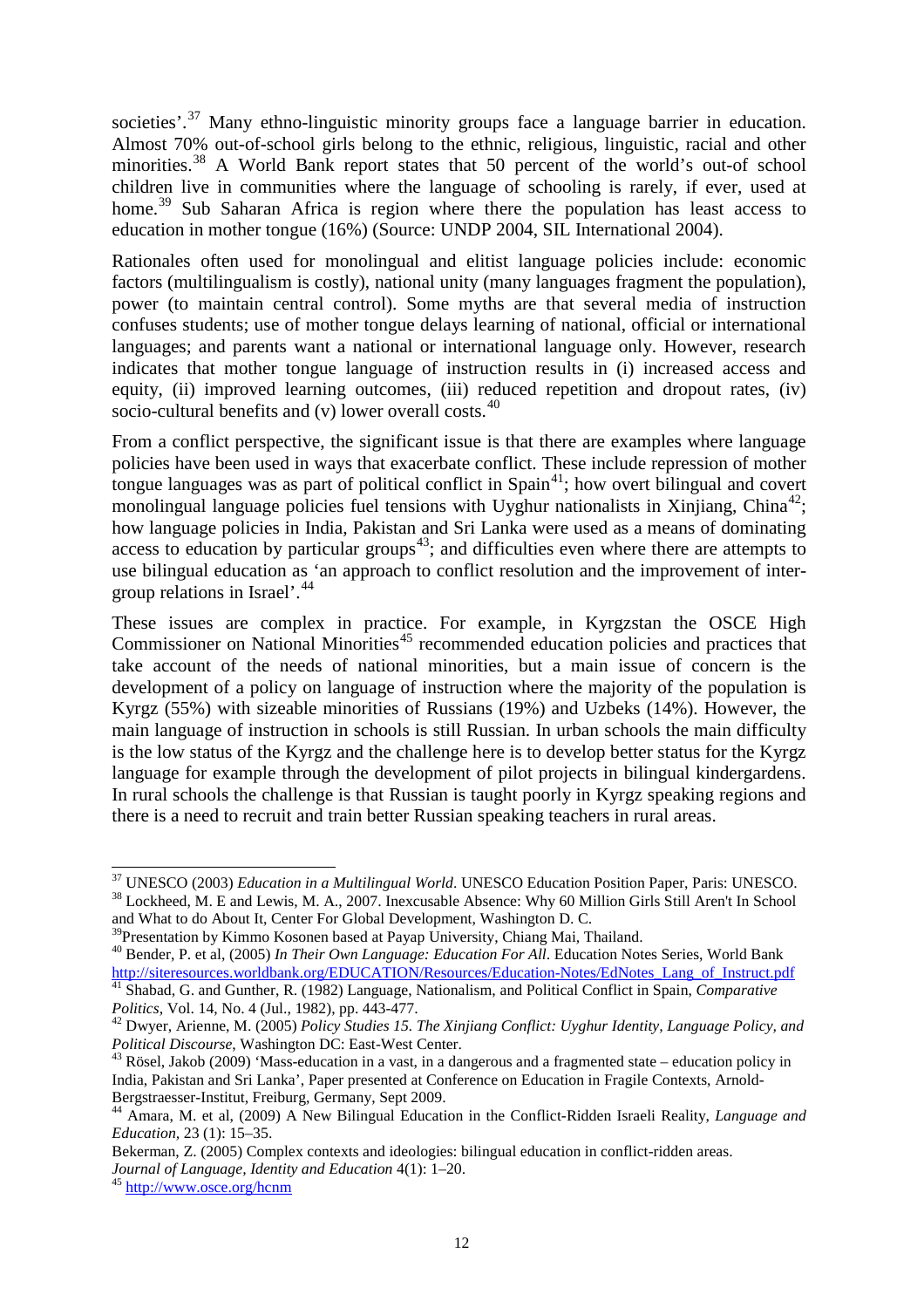The challenge from a conflict perspective is to develop language policies for education that contribute towards peace-building rather than exacerbate conflict. The South Asian Ministers of Education organisation (SAMEO) has links to policies, case studies and good practices in mother tongue as thelanguage of instruction in Brunei Darussalam, Cambodia, Indonesia, Lao, Malaysia, Philippines, Singapore, Thailand and Vietnam.<sup>[46](#page-13-0)</sup> There have also been changes to language policy in Timor Leste since independence. Other examples of successful multilingual programmes are provided by Save the Children and include Zambia, Brazil, Ecuador, Guatemala, Burkina Faso, Mali, Eritrea, Papua New Guinea.<sup>[47](#page-13-1)</sup>

**Key message**: Promotion of mother tongue as the medium of instruction can be the bridge to learning national, official and international languages. Multilingual policies may provide protection against conflict resulting from the exclusion of minorities from education or the use of language to reinforce unequal power relations between groups.

#### **Faith-based schools** *-* part of the problem or part of the solution?

There are many historical reasons for close links between religion and schooling, not least because many churches provided schooling long before states were sufficiently organized to undertake this function. Grace (2003) suggests that, 'Much of the political and public debate about faith-based schooling is conducted at the level of generalised assertion and counterassertion' and that conclusions about the existence of faith-based schooling in conflict-affect societies such as Northern Ireland 'represent an ahistorical, decontextualised and oversimplified view of the causes of such conflict'.[48](#page-13-2) He refers to the example of 'about 120,000 Catholic schools serving almost 50 million students in a wide range of socioeconomic, political and cultural settings worldwide' and then cites a review of empirical research in the USA to support arguments that children who attend faith-based schools are more tolerant than those who attend public schools.<sup>[49](#page-13-3)</sup> Short (2002) also challenges the notion that secular schools are better placed to promote tolerance in the  $UK.^{50}$  $UK.^{50}$  $UK.^{50}$  On the other hand, others argue that 'the benefits to the individual from a religious point of view are off-set against any potential impact on social cohesion.<sup>[51](#page-13-5)</sup>

The United Nations Special Rapporteur recommends mixed-religion and mixed-race schools as the best way of combating intolerance and discrimination and suggests that faith-based schools 'can provide a prime and fertile terrain for lasting progress with respect to tolerance and nondiscrimination in connection with religion and belief.<sup>[52](#page-13-6)</sup> A particular concern is that children should be protected from proselytisation according to Article 1 of the 'Declaration

<span id="page-13-0"></span><sup>&</sup>lt;sup>46</sup> SAMEO http://www.seameo.org/index.php?option=com\_content&task=blogcategory&id=63&Itemid=156

<span id="page-13-2"></span><span id="page-13-1"></span><sup>&</sup>lt;sup>47</sup> http://www.savethechildren.org.uk/en/docs/briefing-policy statement-scuk language edu.pdf<br><sup>48</sup> Grace, G. (2003) Educational Studies And Faith-Based Schooling: Moving From Prejudice To Evidence-Based Argument, British Journal of Educational Studies, 51(2): 149-167.

<span id="page-13-3"></span><sup>49</sup> Greeley, A. (1998) Catholic schools at the crossroads: an American perspective. In J. M. Feheney (Ed.) *From* 

<span id="page-13-4"></span>*Ideal to Action: The Inner Nature of a Catholic School Today (Dublin, Veritas).*<br><sup>50</sup> Short, G. (2002) Faith-Based Schools: A Threat To Social Cohesion? Journal of Philosophy of Education, 36(4): 559-572.

<span id="page-13-5"></span><sup>&</sup>lt;sup>51</sup> McGlynn, C. (2005) Integrated and Faith-Based Schooling in Northern Ireland, *The Irish Journal of [Education / Iris Eireannach an Oideachais](http://www.jstor.org/action/showPublication?journalCode=irisjeduc)*, xxxvi: 49-62.

Gallagher, T. (2005). Faith schools and Northern Ireland: A review of research. In R. Gardner, J. Cairns, & D. Lawton, D. (Eds.), *Faith schools: Consensus or conflict?* (pp. 156-165). London: RoutledgeFalmer.

Halstead, M., & McLaughlin, T. (2005). Are faith schools divisive? In R. Gardner, J. Cairns, & D. Lawton

<span id="page-13-6"></span><sup>(</sup>Eds.), *Faith schools: Consensus or conflict?* (pp. 61-73). London: RoutledgeFalmer. <sup>52</sup> The United Nations Commission on Human Rights Report (1995), "*Implementation of the declaration on the eliminations of all forms of intolerance and of discrimination based on religion or belief*" article 66 [\(E/CN.4/1996/95\)](http://www1.umn.edu/humanrts/commission/thematic52/95-relig.htm)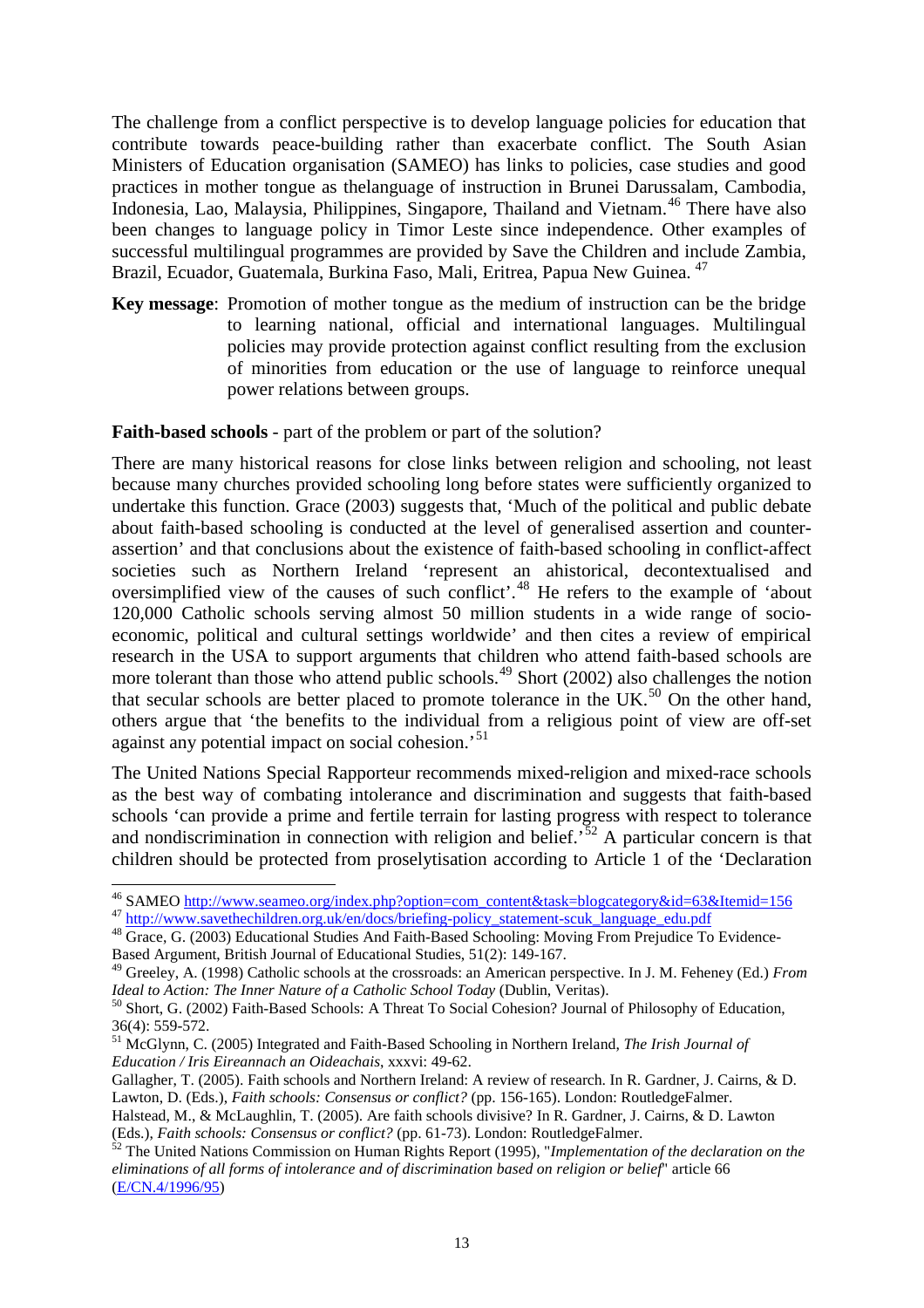on the Elimination of all forms of Intolerance and of Discrimination based on Religion or Belief' (freedom of thought, conscience and religion and freedom to manifest one's religion or belief). From a rights-based perspective this may reflect a tension between parents 'prior right to choose the kind of education that shall be given to their children' (Universal Declaration of Human Rights, 1948), originally to protect against indoctrination by the state, and the child's right to education in 'preparation for responsible life in a free society in the spirit of understanding, peace, tolerance, equality of sexes, and friendship among all peoples, ethnic, national and religious groups and persons of indigenous origin.' (UN Convention on the Rights of the Child, Art 29).

Concerns about proselysation and indoctrination have taken on added significance since the attacks of 9/11 with considerable attention being focused on the role of madrassas in central and south Asia. Again, there seems to be little consensus about the evidence on links between madrassas and recruitment to international terrorism. According to Grare (2007) the growth of madrassas in Pakistan was partly due to the state's failure to provide basic educational facilities since madrassas do not charge fees, but 'they became the main breeding grounds for sectarianism.<sup>[53](#page-14-0)</sup> The International Crisis Group (ICG) claims that, 'Jihadi extremism is still propagated at radical madrassas in Pakistan',<sup>[54](#page-14-1)</sup> but there is fierce debate about the number of children who actually attend madrassas and the extent to which any of these religious schools are linked to terrorist activities'. [55](#page-14-2) A study by Billquist and Colbert (2006) found 'little evidence to connect madrassas to transnational terrorism', but they 'do have ties to domestic and regional violence, particularly Sunni-Shia sectarian violence in Pakistan'.[56](#page-14-3)

It is clear then that the evidence about the relationship between conflict and faith-based schooling is disputed, heavily context-dependent, and where there are concerns about faithbased schooling in conflict-affected countries there is no conclusive evidence about causality, that is, whether the existence of separate faith-based schools fuels divisions or whether the demand for separate faith-based schools is a consequence of lack of confidence in government, lack of trust between groups within society or fear of assimilation.

Overall, arguments for faith-based schooling tend to emphasize the right of parents to choose the type of school their child attends based on freedom of conscience and belief; a close inter-relationship between church, school and home; the potential for faith-based schools to promote values of tolerance and respect for difference and, in some cases, arguments that faith-based education relieves the state from some of the burden for school provision. Arguments against faith-based schools tend to emphasize that they may reinforce economic and ethnic divisions and that faith development should be the responsibility of the churches not the state.

Despite lack of consensus, the prevalence of debate about faith-based schooling in conflictaffected countries suggests that this is a policy area that requires careful consideration. From a conflict perspective, in any context, it is important to address two key questions about the role of faith-based schools within an education system.

<span id="page-14-0"></span><sup>&</sup>lt;sup>53</sup> Grare, F. (2007) The Evolution of Sectarian Conflicts in Pakistan and the Ever-Changing Face of Islamic Violence, *South Asia: Journal of South Asian Studies*, 30(1): 127-143.<br><sup>54</sup> International Crisis Group (2004) Unfulfilled Promises: Pakistan's Failure to Tackle Extremism. Asia Report,

<span id="page-14-1"></span>

<span id="page-14-2"></span>No. 73.<br><sup>55</sup> Hasan, K. (2005) 'Madrassa enrolment data in Pakistan is 'highly exaggerated': World Bank', Daily Times<br>http://www.dailytimes.com.pk/default.asp?page=story\_2-3-2005\_pg7\_52<br> $\frac{56 \text{ pill}}{25 \text{ pill}}$ 

<span id="page-14-3"></span><sup>&</sup>lt;sup>16</sup> Billquist, D.L. and Colbert, J.M. (2006) *Pakistan, Madrassas, and Militancy*, Monteray, California: Naval Postgraduate School.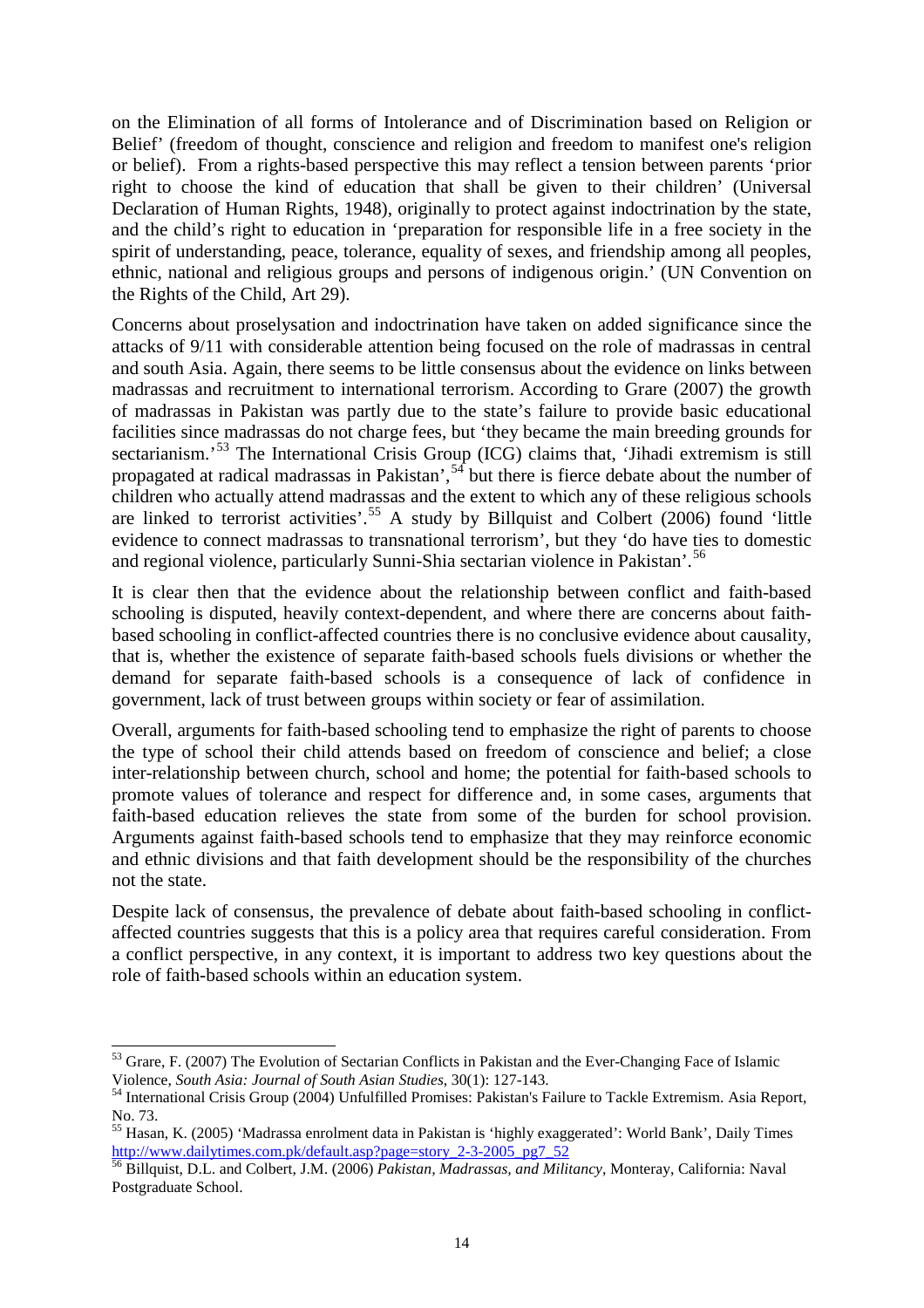Firstly, what is the relationship between the state and faith-based schools? More specifically, is this relationship likely to be used as a justification for conflict. Policy-related questions include whether the position of the state should be secular, or accepting of faith-based schools.<sup>[57](#page-15-0)</sup> If faith-based schools exist should they be funded independently, partially funded or fully-funded by the state<sup>[58](#page-15-1)</sup> and what regulations should governments introduce concerning the registration and operation of faith-based schools? Arrangements for faith-based schools are likely to reflect power relations that exist within any given society, so for example, it may be that the dominant faith in a country will receive funding for its schools, but minority faiths are not permitted to establish their own schools, or do not receive state funding.

Secondly, what is the relationship between faith and teaching in schools? For example, if religious education is part of the school curriculum (even in schools that are not faith-based), is this comprised of religious instruction in a particular faith or a broader education about different religious faiths? What provisions are made for children of other faiths or none? Does the inclusion of religious education in the curriculum affect fair employment and who may be recruited as a teacher in faith-based schools? Do tensions exist for teachers between 'a strong faith commitment to absolutism' and what is taught (epistemology) or how teaching and learning operates (through authoritarian or democratic pedagogies). To what extent do faith-based schools adopt discriminatory practices towards the inclusion of girls? The relevance of these to conflict may be that religiously fundamentalist approaches to education may be more dogmatic and this makes it less likely that children will develop independent thinking and skills of critical enquiry that could provide some protection against indoctrination and conflict arising from religious intransigence. [59](#page-15-2)

**Key message**: Faith-based schools may institutionalize separate development in conflictaffected countries, but they can also play a role in promoting positive values of tolerance and respect for difference.

## **Civic and citizenship education** – defining citizens and their relationship to the state

Another area where education plays an important role in identity formation is citizenship education. In many societies civic or citizenship education is an explicit and formal part of the school curriculum. Gulalp (2006) provides case studies from Europe and the Middle East that address the question of citizenship and ethnic conflict from the foundation of the nationstate, to the current challenges raised by globalization. An examination of six countries (Germany, Greece, Iraq, Israel, Lebanon and Turkey) suggests that ethnic or religious identity lies at the core of the national community, ultimately determining the state's definition and treatment of its citizens.<sup>[60](#page-15-3)</sup>

Forms of citizenship education may range from traditional civics programmes that often take a country's constitution or independence as the starting point to then explain the institutions of government and how they operate. More recently there is also a trend towards enquirybased curricula that investigate what it means to be a citizen and this approach may be more appropriate in pluralist and conflict-affected societies since it frames citizenship in terms of common rights and responsibilities rather than identity factors such as ethnicity, religion or

<span id="page-15-2"></span>

<span id="page-15-0"></span> <sup>57</sup> Glenn, L.G. and Berger, P.L. (2000) *The ambiguous embrace: government and faith-based schools and social agencies*, Princeton, New Jersey: Pronceton University Press.<br><sup>58</sup> Judge, H. (2001) Faith-based schools and state funding: A partial argument. *Oxford Review of Education*, 27,

<span id="page-15-1"></span><sup>463-474.&</sup>lt;br><sup>59</sup> De Ruyter, D. (2001) Fundamentalist Education: A Critical Analysis, *Religious Education*, 96(2): 193 – 210.

<span id="page-15-3"></span> $^{60}$  Gulalp, Haldun (2006) Citizenship and Ethnic Conflict: Challenging the Nation-State, Routledge Research in Comparative Politics.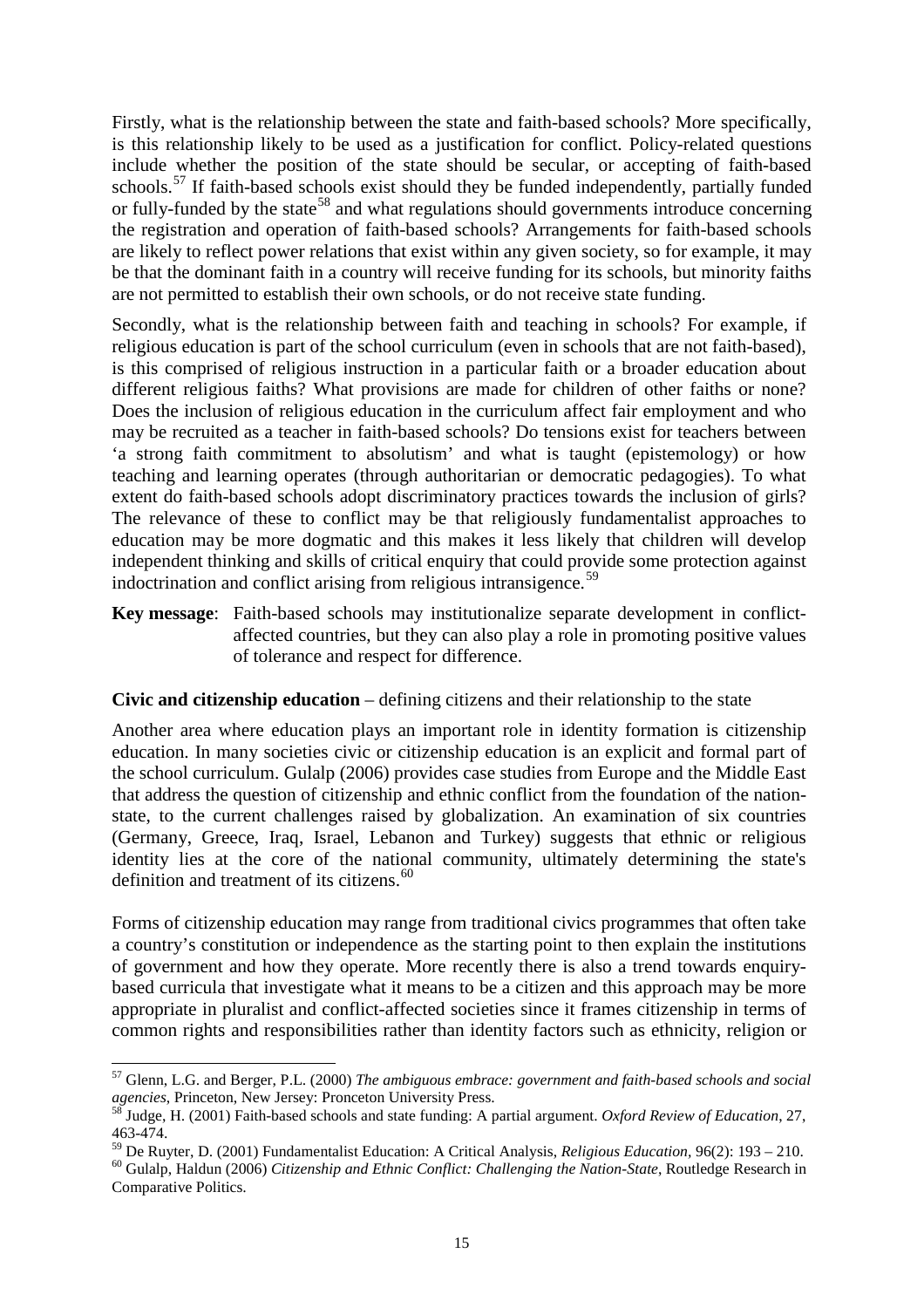culture.<sup>[61](#page-16-0)</sup> Pedagogies also vary from didactic approaches, often through learning facts from a textbook to more active learning through community-based projects. Even where there is no explicit civics or citizenship programme, other parts of the curriculum such as history and social studies may carry strong messages about the nature of the state. Such messages socialize children about who may be regarded as a citizen, attitudes to various groups and regions within the country and those who come from elsewhere. In addition, the informal curriculum may also carry strong messages about the relationship between peoples within the state and the relationship between the state and its citizens. For example, in many countries education is one of the main ways that citizens are encouraged to develop loyalty to the state through the daily routine of singing the national anthem, raising the national flag, display of leaders' portraits or celebration of national days. Such practices may contribute to a sense of national unity, but can also be particularly problematic in conflict-affected countries, especially where the legitimacy of the state is being challenged. Irrespective of whether citizenship education is explicit or implicit, school curricula also carry messages about the state and militarism, for example, whether conscription exists or if citizens are expected to undertake military service or some other form of national service. A study of citizenship education in Israel and the USA suggests that, at times of war patriotic forms of citizenship dominate in order to secure national unity, whilst democracy and critical debate in the public discourse are constrained.<sup>[62](#page-16-1)</sup> Another study, however, suggests that more liberal teachers have the greatest impact on the political socialization of Israeli and Palestinian youth through citizenship education.<sup>[63](#page-16-2)</sup>

The centrality of citizenship education to the formation of national identity means that it is particularly important to consider how citizenship education is functioning in conflict-affected and post-conflict countries and whether it contributes to peacebuilding.<sup>[64](#page-16-3)</sup> In Rwanda, for example, an attempt is being made to remove ethnicity from the concept of citizenship, 'Conflict and reconciliation in Rwanda are closely tied to the public discourse on citizenship. After independence, the notion of citizenship was employed to divide the polis by reducing citizenship to ethnic Hutu identity, entailing the exclusion of all Tutsi, while today, after the genocide, citizenship is based on 'Rwandanness' and all ethnic references are eradicated in the public discourse.'[65](#page-16-4) Whilst, in post-conflict Northern Ireland where children grow up in communities that define themselves as either British or Irish, the citizenship curriculum focuses less on the concept of one common nationality and more on questions about diversity, equality and human rights within a divided society emerging from violent conflict. A recent evaluation indicated that pupils developed more positive attitudes towards inter-group relations, accompanied by a decline in trust in political institutions.<sup>[66](#page-16-5)</sup>

Two studies by the Open Society Institute claim that, 'lack of citizenship rights generates conflict and undermines democracy in many countries in Africa' based on an analysis of

<span id="page-16-0"></span> <sup>61</sup> Smith, A. (2003) Citizenship Education in Northern Ireland: beyond national identity? *Cambridge Journal of* 

<span id="page-16-1"></span>*Education*, 33(1):15-31. <sup>62</sup> Ben-Porath, S.R. (2006) *Citizenship Under Fire. Democratic Education in Times of Conflict,* Princeton, New Jersey: Princeton University Press.

<sup>63</sup> Ichilov, Orit (2004) *Political Learning and Citizenship Education Under Conflict: The Political Socialization* 

<span id="page-16-4"></span>

<span id="page-16-3"></span><span id="page-16-2"></span>of Israeli and Palestinian Youngsters, Routledge (Advances in International Relations and Politics).<br><sup>64</sup> Alexander, H., Pinson, H. Yonah, Y. (2010) *Citizenship, Education and Social Conflict*, Routledge.<br><sup>65</sup> Buckley-zis

<span id="page-16-5"></span><sup>&</sup>lt;sup>66</sup> O'Connor, U. (2008) *Evaluation of the Pilot Introduction of Education for Local and Global Citizenship into the revised Northern Ireland Curriculum*, Coleraine: University of Ulster.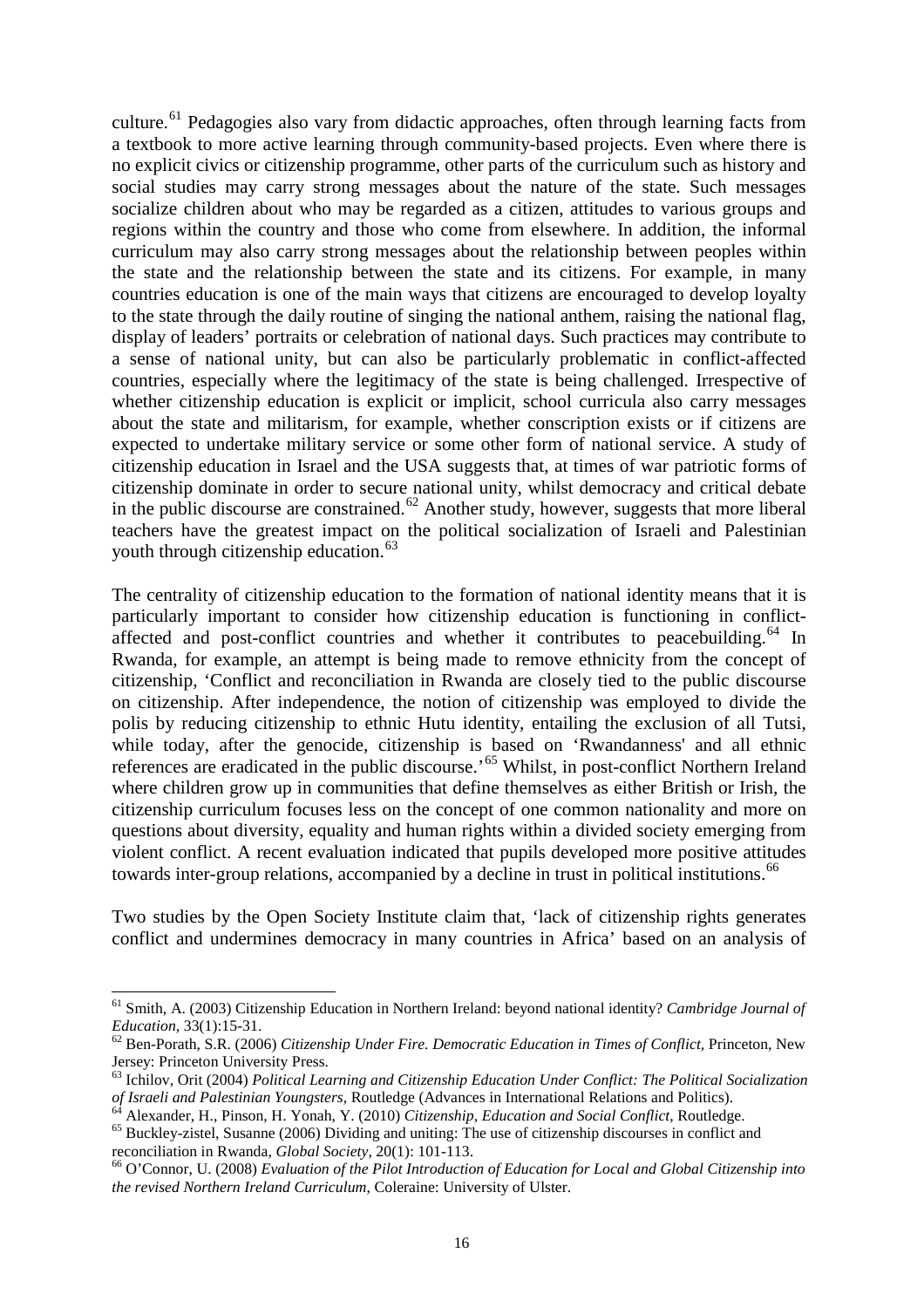citizenship laws from all 53 countries in Africa. $^{67}$  $^{67}$  $^{67}$  Another study on factors that determine democratic attitudes shows 'a positive impact of education (whatever education) on positive attitudes to democracy'. They also show that in countries having recently experienced violent conflict, the first factor determining democratic attitudes is conviviality, with education second. [68](#page-17-1)

From a conflict perspective citizenship education may one way of contributing to peacebuilding that provides protection against conflict, but it depends on the context and the approach that is adopted. A research project funded by DFID involving primary and secondary school children identified ten ways of teaching about conflict through citizenship education. These include active and passive approaches which can involve learning about conflict in negative and positive ways.<sup>[69](#page-17-2)</sup> Examples of citizenship education programmes that have adopted a positive approach include. Street Law that has developed resources in South Africa and a number of conflict-affected countries<sup>[70](#page-17-3)</sup>; the Humanitarian Law Project which focuses on the rights of children to education at times of conflict; the Right to Education Project.<sup>[71](#page-17-4)</sup>

The International Association for the Evaluation of Educational Achievement (IEA) is currently undertaking an evaluation of civic and citizenship for thirteen year-olds acoss 38 countries. Results will be available in  $2010^{72}$  $2010^{72}$  $2010^{72}$ 

**Key message**: Civic and citizenship education is one way that children and young people learn important messages about who is a citizen of their country, how diversity is viewed and citizenship is inclusive or exclusive. Such programmes also carry important messages about the rights of citizens and their relationship to the state.

#### **4. CURRICULUM CONTENT, PEDAGOGY AND LEARNING RESOURCES**

There are many aspects of curriculum that have a bearing on conflict. When curriculum is conceived narrowly as the transmission of knowledge from one generation to the next, it may be perceived as an extremely powerful tool to promote particular political ideologies, religious practices or cultural values and traditions. The contemporary trend in many countries is to 'modernise' the curriculum so that it is defined in terms of 'learning outcomes' where learning outcomes refer to skills, attitudes and values as well as factual knowledge. This may include the development of 'generic skills' such as communication skills, the ability to draw on multiple sources of information and evaluate conflicting evidence, the development of media literacy, critical thinking and moral development (EFA, 2003). Within international development settings there is a particular emphasis on 'life skills' as a means of providing child protection, social and health education (id21, 2004;

<span id="page-17-0"></span> <sup>67</sup> Manby, Bronwen (2009) *Struggles for Citizenship in Africa*, Zed Books Open Society (2009) Citizenship Law in Africa, Open Society Justice Initiative & AfriMAP

<span id="page-17-1"></span>[http://www.soros.org/initiatives/justice/focus/equality\\_citizenship/news/citizenship\\_20091021](http://www.soros.org/initiatives/justice/focus/equality_citizenship/news/citizenship_20091021) 68 Hanf, T. and Bauerle, P. (2009) *Factors Determining Democratic Attitudes in Deeply Divided Societies*, Beirut: American University Beirut.<br><sup>69</sup> Davies, L. (2005) Teaching about Conflict through Citizenship Education, *International Journal of* 

<span id="page-17-2"></span>*Citizenship and Teacher Education*, 1(2): 17-34.<br><sup>70</sup> Street Law <u>http://www.streetlaw.org/en/ProgramType.3.aspx</u><br><sup>71</sup> Right to Education Project <u>http://www.right-to-education.org/</u><br><sup>72</sup> <http://www.iea.nl/icces.html>

<span id="page-17-3"></span>

<span id="page-17-4"></span>

<span id="page-17-5"></span>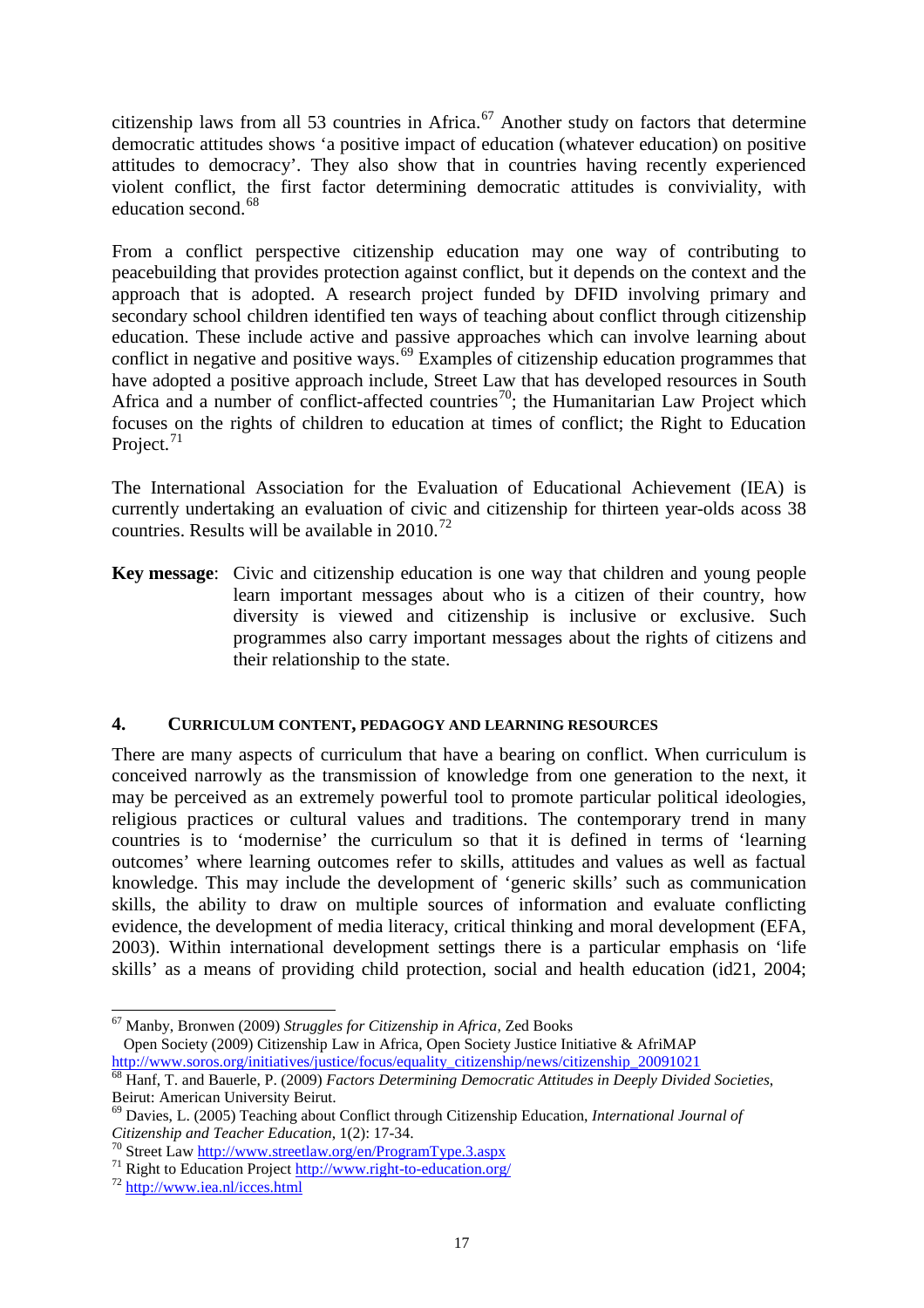INEE, 2004) and the argument is that these are the type of skills that are also helpful for peace-building (UNICEF, 2005). Every area of the curriculum carries values with the potential to communicate implicit and explicit political messages. Language, literature, history, geography and the place of culture and religion are just some of the areas that often get drawn into controversy. Such areas are sometimes referred to as 'national subjects', in many instances tightly controlled by governments and regarded as essential tools for nation building. UNESCO International Bureau for Education (IBE) comparative research on curriculum reform processes in seven conflict-affected countries (Bosnia-Herzegovina, Guatemala, Lebanon, Mozambique, Northern Ireland, Rwanda, Sri Lanka)<sup>[73](#page-18-0)</sup> and the findings illustrate a range of educational issues that can become implicated in conflict. In terms of basic education, curriculum is a combination of specifying learning (curriculum), pedagogy (teaching methods) and resources. One of the reasons for concentrating on these three is that they are normally a central part of education reform processes for which member states of the World Bank request funding. Often three key ingredients of any education reform proposal are to "modernize" the curriculum, to replace existing textbooks, and to improve the quality of teaching through improved teaching methods and investment in teacher education. Some of the most important aspects from a conflict perspective are:

*Type of curriculum.* Syllabus-based curricula vrs learning outcomes. Education reforms that promote a change from content-based syllabi to a "learning outcomes" model have significant implications for learning resources. Drawing on a variety of texts and incorporating the use of different media and new technologies may contribute toward the development of multiple perspectives. On the other hand, these particular reforms have an economic cost, and this broader approach requires different skills from the teacher than simply teaching from a textbook. The question is whether learning is for compliance or to produce critical, questioning minds.

*How history is taught.* The teaching of history is an important concern in relation to conflict. Issues include epistemological issues about the impact on conflict of single narrative histories versus multiple perspectives approaches. This is also bound up in issues of whether education systems are driven by content and syllabuses or by skills and learning outcomes. There is a considerable literature on this, including initiatives such as Facing History and Ourselves<sup>[74](#page-18-1)</sup> and from the Council of Europe and Euroclio with practical experience of projects in conflict-affected countries such as Cyprus, Rwanda, Eastern European  $countries.<sup>75</sup>$  $countries.<sup>75</sup>$  $countries.<sup>75</sup>$ 

*Textbooks.* In contested societies, arguments over *textbook content* can become cultural and ideological "battlegrounds." For example, the critique that education reconstruction in Afghanistan is rebuilding schools, but doing little to address attitudes of intolerance in school textbooks that have been reprinted using international development assistance<sup>[76](#page-18-3)</sup>; For example, part of the education reforms in Bosnia has involved the removal of "offensive material" from history textbooks.<sup>[77](#page-18-4)</sup> Such a process necessarily raises sensitive issues about the judgment of what might be considered offensive and by whom, about who should be

[%20WB%20meeting-March%2003.pdf](http://www1.worldbank.org/education/social_cohesion/doc/unesco%20OVERVIEW-%20WB%20meeting-March%2003.pdf)

<span id="page-18-0"></span><sup>&</sup>lt;sup>73</sup> Tawil, S. and Harley, A. (eds) (2004) *Education, Conflict and Social Cohesion*, UNESCO-IBE, Geneva.<br><sup>74</sup> Facing History and Ourselves **http://www.facinghistory.org/** 

<span id="page-18-2"></span><span id="page-18-1"></span><sup>&</sup>lt;sup>75</sup> European Association of History Educators (Euroclio)  $\frac{http://www.euroclio.eu/site/index.php}{http://www.euroclio.eu/site/index.php}$ <br><sup>76</sup> Spink, J. (2005) Education and politics in Afghanistan: the importance of an education system in

<span id="page-18-4"></span><span id="page-18-3"></span>peacebuilding and reconstruction, *Journal of Peace Education*, Vol. 2, No. 2, Sept 2005, pp. 195–207  $\frac{7}{7}$  See, for example, an overview of UNESCO's role in the revision and review of textbooks and learning materials at [http://www1.worldbank.org/education/social\\_cohesion/doc/unesco%20OVERVIEW-](http://www1.worldbank.org/education/social_cohesion/doc/unesco%20OVERVIEW-%20WB%20meeting-March%2003.pdf)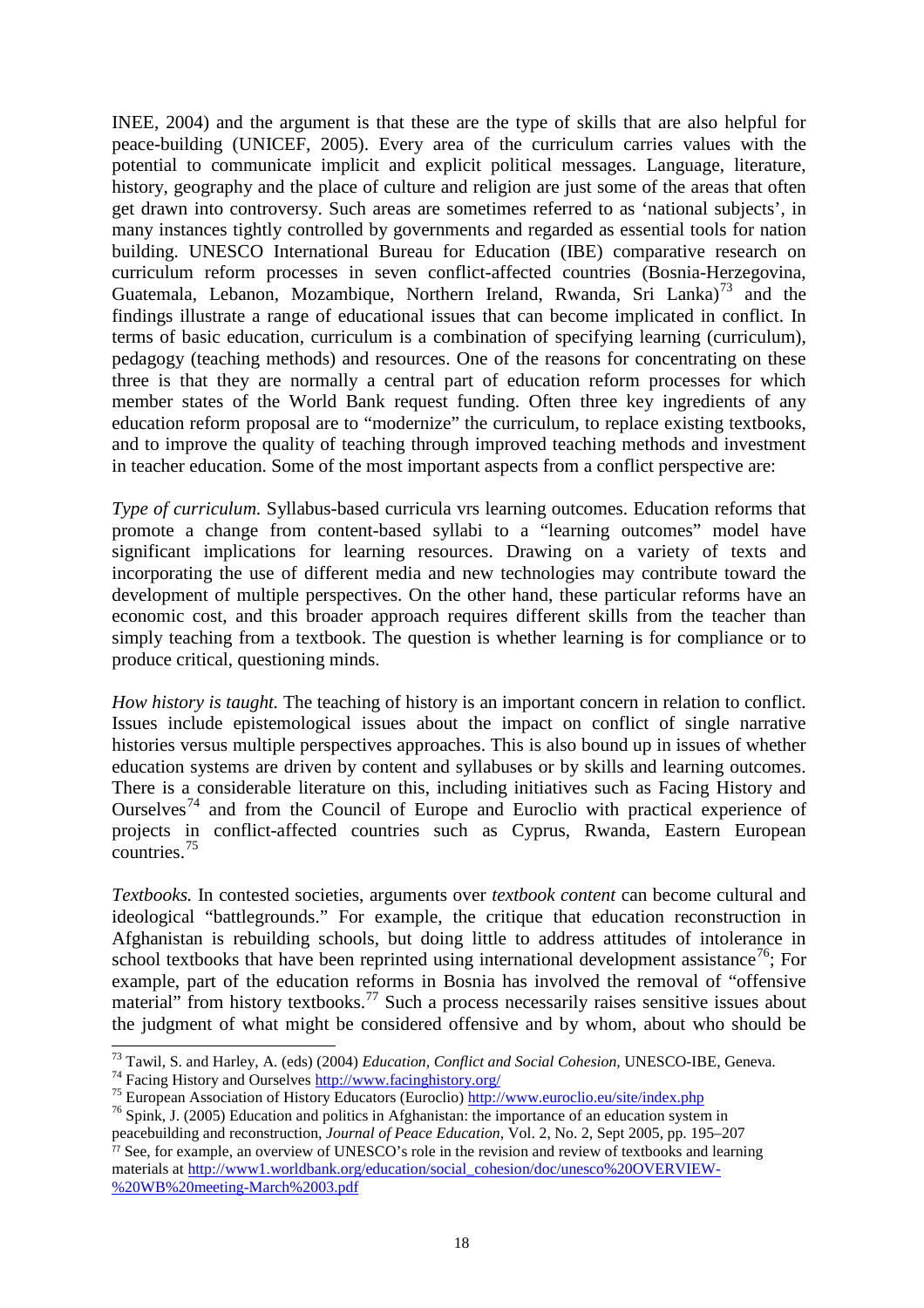involved in such a process, and how it is implemented. Textbook review processes have a long history. For example, there were joint initiatives on French-German textbooks during the 1920s; German-Polish cooperation following the Second World War; a US-Soviet textbook project in the 1970s; more recently China and Korea have raised concerns about the treatment of WWII in Japanese textbooks;<sup>[78](#page-19-0)</sup> and a project reviewing Palestinian and Israeli projects has been underway for some years. The operation of a *single textbook policy* may offer a Ministry of Education a way of guaranteeing a 'minimum entitlement for all pupils to basic learning resources, particularly important in low-income countries and where equal access needs to be demonstrated. However, questions may also arise about who controls or benefits from the production of textbooks and about their content. The production of *single textbooks for different linguistic communities* also can present difficulties. For example, textbooks produced by Sinhalese authors in Sri Lanka were translated to produce copies for Tamil pupils. However, the Tamil Teachers' Union identified inaccuracies in the translated versions and claimed cultural bias in some of the illustrations and content matter. This led to demands for greater involvement of Tamil authors in textbook production.

*The role of 'peace education'*. Definitions and forms of 'peace education' place different emphases on non-violent 'conflict resolution' and 'conflict transformation'<sup>[79](#page-19-1)</sup> Many approaches to peace education draw heavily on social phsychology and the intergroup 'contact hypothesis. Salomon (2003) found 'A series of quasi-experimental studies carried out with Israeli-Jewish and Palestinian youngsters revealed that despite the ongoing violence, participation in various programs yield positive attitudinal, perceptual and relational changes manifested in, for example, more positive views of "peace," better ability to see the other side's perspective, and greater willingness for contact. These changes depend on participants' initial political views, thus, as found in one study, play an attitudereinforcing function, but, as found in another study, prevent the worsening of perceptions of and attribution to the other side, thus serving in a preventive capacity.<sup>[80](#page-19-2)</sup> However, Beckerman (2010) cautions against over-optimism about the impact of intergroup contact unless it also engages with deeper issues of identity and historical inequalities in power relations.<sup>[81](#page-19-3)</sup> Perhaps the most influential ideas of relevance to the contribution of education to peacebuilding come from Galtung (1990) who draws an important distinction between negative peace (the cessation of violence) and positive peace (structural changes to address social injustices that may be a cause of violence).<sup>[82](#page-19-4)</sup> Lederach has built on these ideas in terms of importance of working simultaneously at policy, community and grassroots levels to achieve sustainable peace.<sup>[83](#page-19-5)</sup> This suggests that the most effective forms of peace education are multilevel and go beyond interpersonal and intergroup encounter, but also address underlying causes and structural inequalities that can fuel conflict within societies.

<span id="page-19-0"></span> <sup>78</sup> Höpken, W. (2003) Textbooks and Conflicts. Experiences from the Work of the Georg-Eckert-Institute for International Textbook Research (World Bank Workshop, March 24 -26th, Washington D.C.)

<span id="page-19-1"></span><sup>&</sup>lt;sup>79</sup> Salomon, G. and Nevo, B. (2002) Peace Education: The Concept, Principles and Practices Around the World, Blackwell.<br>Salomon, G. (2004) Comment: what is peace education?, Journal of Peace Education 1 (1), pp. 123–124.

<span id="page-19-2"></span><sup>&</sup>lt;sup>80</sup> Salomon, G. (2003) Does Peace Education Make a Difference in the Context of an Intractable Conflict? University of Haifa, Center for Research on Peace Education.

<span id="page-19-3"></span><sup>&</sup>lt;sup>81</sup> Bekerman, Zvi (in print) 'Coexistance Education' to be published in *Encyclopedia of Peace Psychology* Daniel J. Christie (Ed), Wiley-Blackwell

<span id="page-19-5"></span><span id="page-19-4"></span> $^{82}$  Galtung, J. (1990) Cultural violence. *Journal of peace research*, 27(3), 291-305.<br><sup>83</sup> Lederach, J.P. (1997) *Building peace: Sustainable reconciliation in divided societies*. Washington, D.C.: U.S. Institute of Peace Press.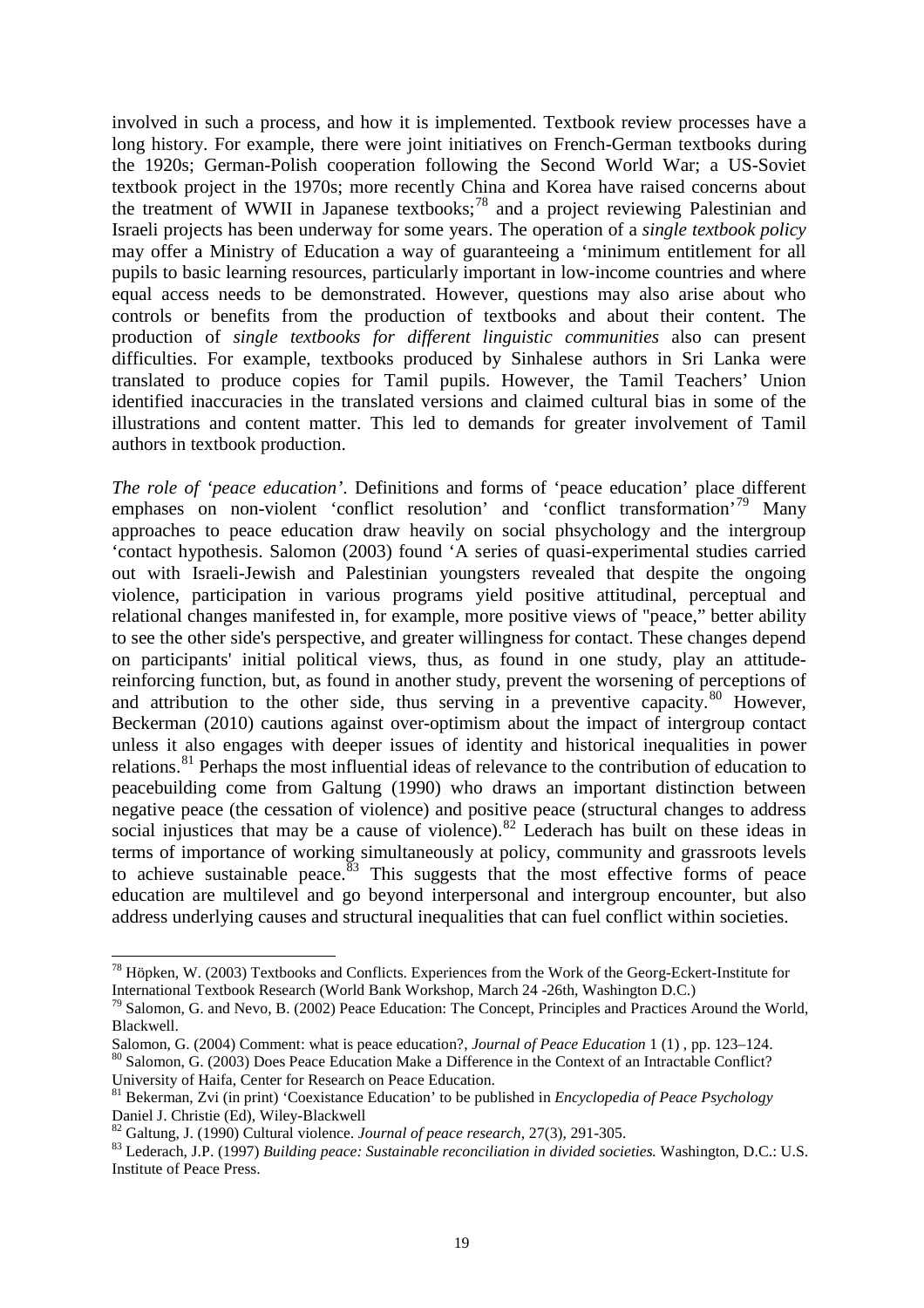#### BOX

#### **INVESTING IN PEACEBUILDING THROUGH EDUCATION IN NORTHERN IRELAND**

The Republic of Ireland was established in 1921, but the island partitioned. The northern part remained part of the UK governed by a majority of Protestants loyal to Britain, but also included a significant minority of Irish Catholics. Discrimination in housing, employment and voting rights led to economic and social inequalities. A violent conflict arose from the late 1960s and more than 3,600 people were killed and 30,000 injured as part of 'the Troubles'. Eventually, cease fires led to a peace agreement in 1998 that involved recognition of the right of citizens to be British or Irish or both. New political institutions were created for devolved government by local politicians; and a range of confidence building measures such as disarmament and demilitarization, reforms to policing and justice, release of prisoners and support for victims and survivors. The education system is relatively small and serves almost one-third of a million children, but the education system is divided with more than 90% of Catholic and Protestant children attending separate schools. Education was never regarded as the cause of the conflict, but from the outset there were concerns about the impact of segregation and violent conflict on children and young people and education was regarded as one way of contributing to peacebuilding. A range of initiatives emerged:

- *Equality issues.* A review of fair employment legislation indicated that Catholics were twice as likely to be unemployed as Protestants.<sup>[84](#page-20-0)</sup> Research found that a higher proportion of Catholics left school with poor qualifications<sup>[85](#page-20-1)</sup>, that more Protestants choose scientific subjects at school and university<sup>[86](#page-20-2)</sup>. This led to changes in policy for more equitable funding between Catholic and Protestant schools.
- *Inter group contact.* Teachers initiated 'cross community contact' programmes to bring Catholic and Protestant young people together. These increased over the years, and eventually received formal Government finding of £1m per year. Research has shown that 40% of primary and 60% of secondary schools were involved, but this still means that only10% of all school children are actually involved). There were mixed reactions, including accusations of social engineering, but they were supported by the majority of parents from both communities. These high levels of support seemed to reflect parents' aspirations that, unlike themselves, their own children should have more opportunities to mix across community divisions.
- *Integrated education.* From the early 1980s, small numbers of parent groups have been involved in the establishment of planned, integrated schools in which Protestant and Catholic children are educated together. The first school opened in Belfast in 1981 and by September 2009 there were 61 integrated schools with a total of about 20,000, but this still represents only 6% of all school children. The movement came about through voluntary integration rather than compulsory desegregation and opinion polls in 2008 indicate that 84% of the general population believe that integrated education is important to the peace and reconciliation process in Northern Ireland (NICIE). A recent report estimated the economic costs of segregation as £1.5bn spent annually to run a divided society, including a significant amount on separate schooling. $<sup>1</sup>$ </sup>
- *Curriculum changes.* There have been changes to the curriculum during and after the conflict. These involved the inclusion of British and Irish history taught from multiple perspectives; the introduction of a common curriculum for all schools with a common syllabus for religious education; and 'Education for Mutual Understanding' (EMU) to enable pupils 'to respect and value themselves and others; to appreciate the interdependence of people within society; to know about their own and other cultural traditions; to appreciate how conflict may be handled in non-violent ways'.
- *Citizenship education based on human rights.* The signing of a peace agreement in 1998 created new challenges in terms of a transformation from political violence to democratic politics and educating children about their rights and responsibilities. A new citizenship curriculum involves four areas of enquiry (Diversity and inclusion; Equality and justice; Human rights and social responsibilities; and Democracy and active participation). This was piloted in schools over a number of years alongside investments in teacher education and introduced as a requirement for all schools from 2008.

<span id="page-20-0"></span><sup>&</sup>lt;sup>84</sup> Standing Advisory Commission on Human Rights (SACHR, 1987)<br><sup>85</sup> Osborne, 1986; Cormack, Gallagher, Osborne and Fisher, 1992<br><sup>86</sup> Cormack and Osborne, 1987

<span id="page-20-1"></span>

<span id="page-20-2"></span>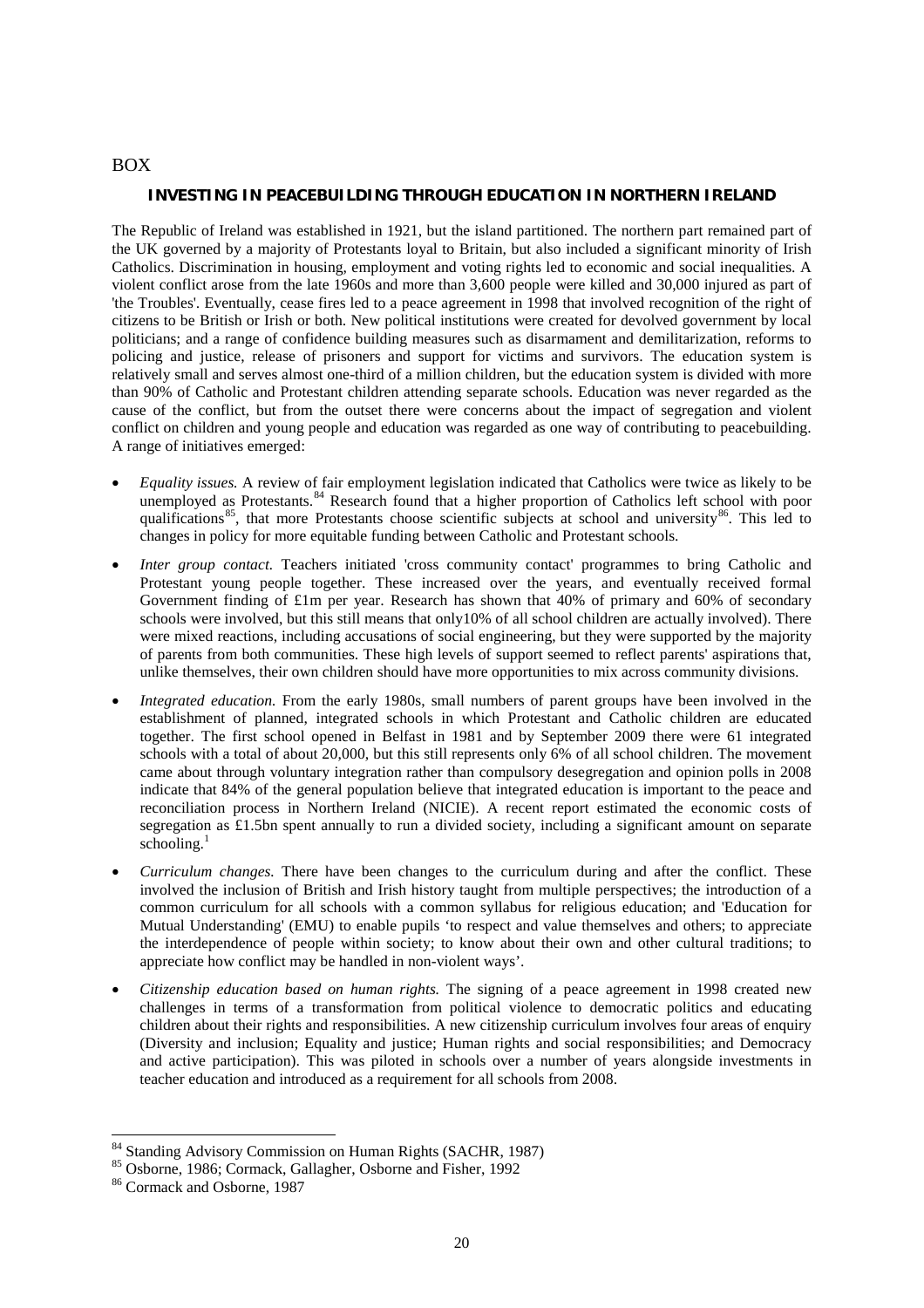• *Truth and reconciliation.* Northern Ireland has not established a formal truth and reconciliation commission, but a Consultative Group on The Past (2009) recommended that education programmes be developed 'which inform young people, in a balanced way, about the nature and impact of the conflict'. More than a decade after the peace agreement there are no longer any schoolchildren with direct experience of the violent conflict, but the society still faces the challenge of how to deal with the legacies of the past and explain the conflict to new generations.

## BOX ENDS

## **5. TEACHERS AND TEACHER EDUCATION -** the key to improving quality

Teachers are probably the single most important factor in mediating the curriculum and the values it conveys. Research has shown that teacher quality is the key resource that determines achievement (Darling-Hammond, 1999), but also a threatened resource in conflict-affected countries. Factors related to teachers that may have a bearing on the extent to which education can be a positive force in conflict-affected countries include:

- *Status of teaching within a society*. The status of teachers may be related to factors such as entry qualifications, rates of pay, and terms and conditions of employment. These factors will affect morale and motivation as well as the prospects of retaining teachers in conflict-affected countries and in rebuilding capacity as part of post-conflciut reconstruction. INEE has developed important 'Guidance Notes on Teacher Compensation in Fragile States, Situations of Displacement and Post-Crisis Recovery'[87](#page-21-0) and the UNESCO IIEP provides guidance.<sup>[88](#page-21-1)</sup>
- *Diversity-sensitive recruitment and deployment policies*. These include ensuring an adequate recruitment of male and female teachers from different ethnic groups and an adequate supply of teachers to provide education to different groups in their first languages. Often incentives encourage the deployment of teachers in rural areas, for example, through the provision of housing.
- *The quality of initial teacher education and type of training.* An often-neglected aspect of overall development within an education system. A related issue is whether it is helpful to provide teacher education through separate, faith-, or language-based institutions. The extent to which teachers are trained in the basics of human rights education, and the extent to which personal values and perspectives are challenged may be important.

Other issues to consider include the role of teachers also in political socialization. Bar-Tal and Harel (2002) researched 866 high school students in the three main cities of Israel were asked to identify those teachers who influenced their political attitudes. The most influential teachers hold more progressive, democratic, dovish and Zionist attitudes than the noninfluential teachers, support more political education and tend to be more aware of and involved in politics<sup>[89](#page-21-2)</sup> Teachers may be part of post-conflict peace building and there is a need

<sup>87&</sup>lt;br>[http://ineesite.org/uploads/documents/store/doc\\_1\\_INEE\\_Guidance\\_Notes\\_on\\_Teacher\\_CompensationPiloting.pdf](http://ineesite.org/uploads/documents/store/doc_1_INEE_Guidance_Notes_on_Teacher_CompensationPiloting.pdf)

<span id="page-21-1"></span><span id="page-21-0"></span><sup>88</sup> International Institue for Educational Planning (2006) 'Identification, Selection and Recruitment of Teachers and Education Workers', Guidebook for Planing Education in Emergencies and Reconstruction, Paris: IIEP-UNESCO.

<span id="page-21-2"></span><sup>&</sup>lt;sup>89</sup> Bar-Tal, D. and Harel, A.S. (2002) Teachers as agents of political influence in the Israeli high schools, *Teaching and Teacher Education* 18, 121–134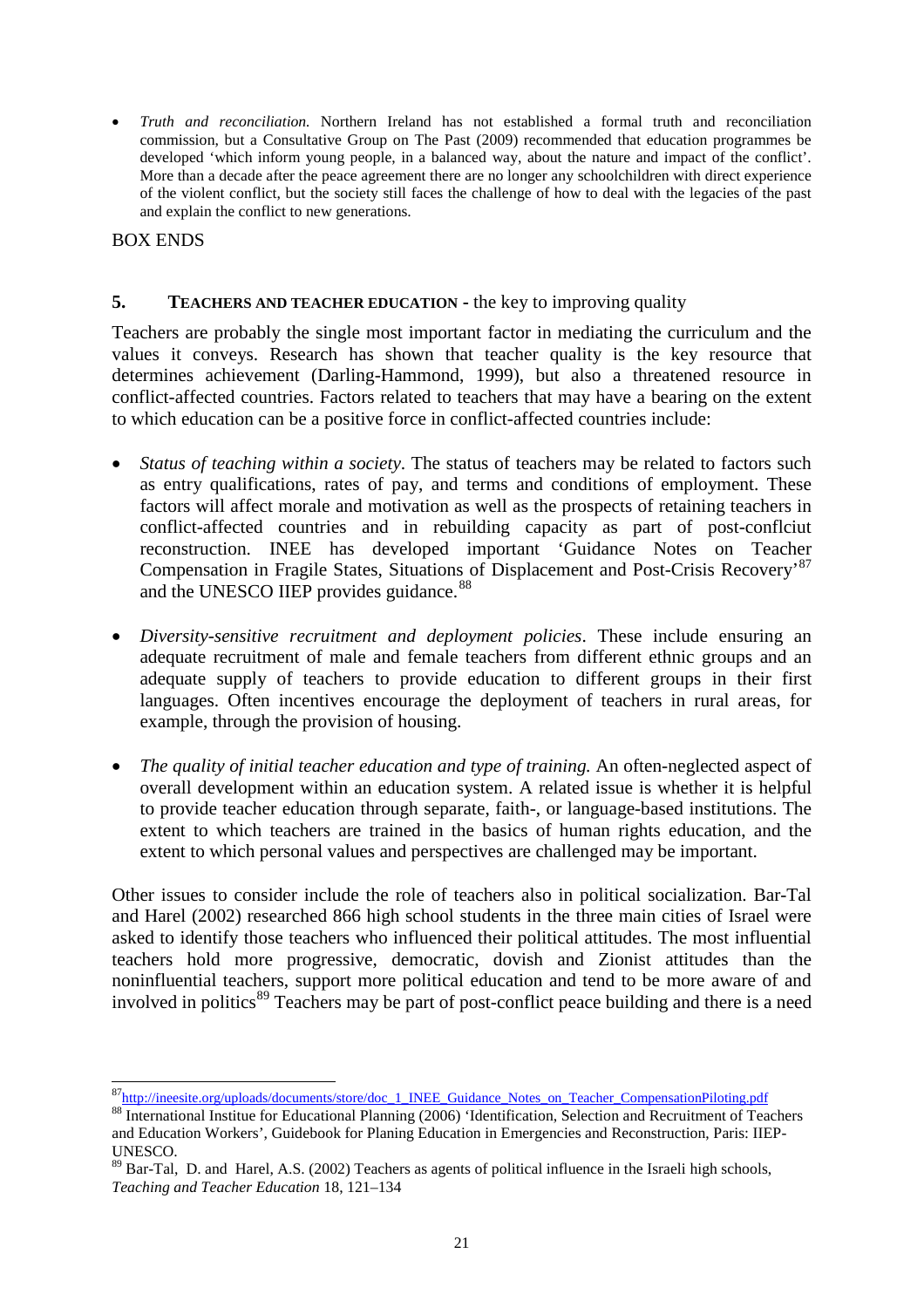for professional development that sensitises teachers to their own values and strategies for the discussion of controversial issues.  $90$ 

**Key message**: Teachers are the most important factor in determining the quality of learning. They also impart values, model behaviour and play an important role in socialization. Teacher recruitment and training needs to include 'conflict-sensitivity'.

## **CONCLUSIONS**

An analysis of education programming in conflict-affected countries indicates a range of interventions at three broad levels: service delivery; education sector reform; and the contribution of education to broader social transformation processes.

*Service delivery*. The most common forms of programmes relate to *access* and *quality* of education. Initiatives to improve access to education are often a key feature of post-conflict recovery. These can provide an early 'peace dividend' through the reconstruction and return to normal functioning of the education system. However, attention to access can also serve as an important preventative strategy before, during and after conflict by addressing inequalities that may exacerbate grievances between groups within society. There are also a range of factors related to the quality and type of education provision that are of particular significance for 'conflict sensitivity'. Most commonly cited are aspects of education related to identity formation, for example, language of instruction, religious education (where present) and areas of the curriculum such as the contribution of civic and citizenship education and the teaching of history to the development of national identity. The inclusion of human rights education, explicitly or implicitly, is also cited as an important indicator of the values that the education system communicates to new generations of children and young people. Human rights education may be provided in various ways, from whole-school approaches (e.g. rights respecting schools), to programmes with labels such as 'peace education', 'intercultural education' or 'life skills'. It should be noted that the empirical evidence for the impact of education programmes on peacebuilding is weak. This is partly due to the absence of impact evaluations and the methodological difficulty of measuring and controlling for long-term outputs from education interventions. However, the literature shows a recurrence of similar challenges in many different contexts affected by conflict (low, middle and high income countries), so their prevalence may be an indication that such issues merit particular attention in conflict-affected societies.

*Education sector reform.* Another contribution to peacebuilding is represented by attempts at education sector reform, both as a means of conflict prevention and as part of post-conflict transformation. There are a number of limitations if only a 'service delivery' approach is adopted in situations of conflict. Firstly, it is likely to lead to a fragmented approach comprised of disparate programmes with varying degrees of conflict-sensitivity, some 'doing no harm', but others potentially exacerbating conflict. Secondly, there is growing awareness amongst donors that a purely technical approach to programming is insufficient in the political environments present in situations of conflict. This has led to more emphasis on the need for political economy analysis (PEA) of the education sector. 'There is increasing recognition that blockages for effective reform at the sectoral level (including for delivery, planning and procurement) can be political and that technical solutions alone may not be

<span id="page-22-0"></span><sup>&</sup>lt;sup>90</sup> Montgomery, A. and McGlynn, C. (2009) New peace, new teachers: Student teachers' perspectives of diversity and community relations in Northern Ireland, *Teaching and Teacher Education*, 25: 391–399.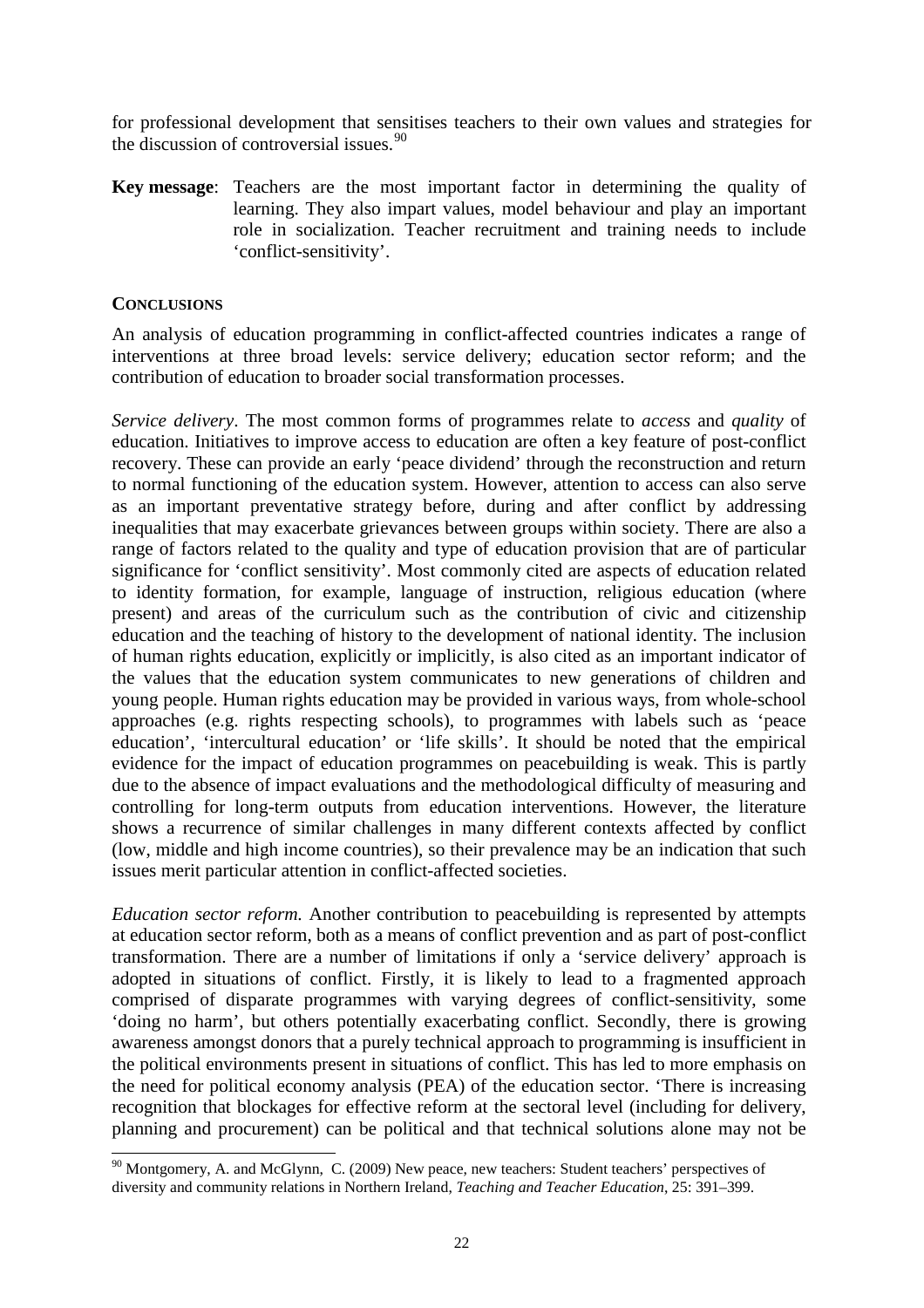enough. Governance of a sector, and the way in which politics and institutions interact within that sector, will in practice have a critical impact on sector policies and services'.  $^{91}$  $^{91}$  $^{91}$  A number of agencies have now developed tools for PEA that could lead to more 'joined up' thinking about conflict-sensitive programming within the education sector.<sup>[92](#page-23-1)</sup> Thirdly, there has been a recognition of the need to develop alternative service delivery mechanisms in the most difficult conflict environments where government is not always able or willing to provide education for all. Such situations affect the most difficult to reach populations of children and young people that will be necessary to achieve the MDGs related to education. Fourthly, programmes directed towards education sector reform may contribute towards broader social transformations, particularly in post-conflict situations where opportunities arise to raise questions about the extent to which the education system will simply reproduce previous structures and unequal power relations. Early engagement with this issue may be particularly important, since the window of opportunity to initiate change in the immediate post-conflict period may be limited and the new UN peacebuilding architecture may have an important role in 'seeding' such work even in the early post-conflict phase (see below). Overall, the main advantage of a sectoral approach is the potential to effect systemic change, rather than rely on individual programmes or single entry points. Entry points may range from initiatives related to governance, control and administration of the education system; to education policies related to the structure of schooling and identity factors such as language, faith and citizenship; as well as practice issues involving the curriculum and the recruitment, deployment and professional development of teachers. Individually these may have little impact on the dynamics of conflict, but collectively they may support peacebuilding if they help secure the confidence of all parties to the conflict.

*Contributing to broader social transformation.* There are two main aspects to this. One is the extent to which education itself is the means of responding to immediate impacts of conflict, for example, through the provision of education for refugees or internally displaced persons in the midst of conflict. Another example is the provision of 'catch up' or accelerated learning programmes as part of Demobilization Disarmament and Reintegration (DDR) in the post-conflict phase. Both of these aspects of education programming may be of limited duration and affect only certain sections of the population. However, education may also play a direct role in longer-term development processes related to dealing with the legacies of conflict and there has been a growing literature about the role of education in truth, reconciliation and transitional justice processes. An aspect that has received less attention in the literature is the contribution that education can make to broader social transformations and reform processes in other sectors, particularly in the post-conflict period. The potential for education to contribute to other reform processes includes, but extends beyond basic and formal education. Account needs to be taken of youth and community education and the role of higher education, for example in the education and accreditation of a range of professionals across all sectors of society. UN peacebuilding tends to prioritise security, political and economic reforms in the early post-conflict period and education does have a role in contributing to such processes. For example, through the inclusion of human rights education as part of police training or reforms to the administration of justice system. The education system at all levels also has an important

<span id="page-23-0"></span> $91$  Foresti, M. and Wild, L. (2009) 'Analysing governance and political economy in sectors – joint donor workshop report', London: Overseas Development Institute (ODI). [http://www.odi.org.uk/resources/details.asp?id=4665&title=governance-political-economy-workshop](http://www.odi.org.uk/resources/details.asp?id=4665&title=governance-political-economy-workshop-report#downloads)[report#downloads](http://www.odi.org.uk/resources/details.asp?id=4665&title=governance-political-economy-workshop-report#downloads)

<span id="page-23-1"></span><sup>92</sup> See for example, DFID (2009) *Political Economy Analysis. A Practice Paper*, London; and Fritz, Kaiser and Levy (2009) *Problem Driven Governance and Political Economy Analysis*, The World Bank.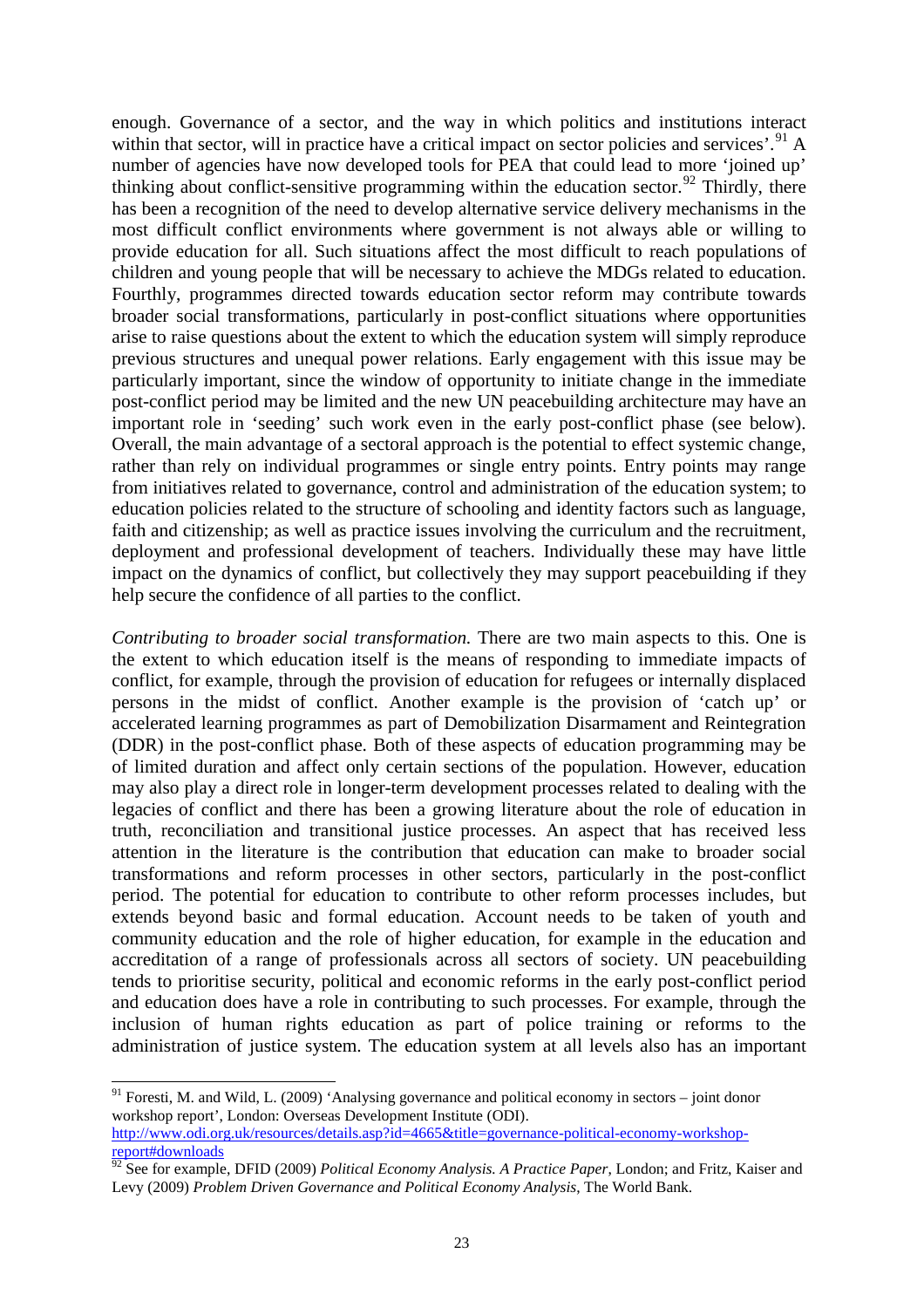role to play in underpinning values of non-violence through schooling and within the broader society. The reform of political institutions and the move towards elections also creates a rationale to address these issues with children and young people as part of civic and citizenship education. Programmes that involve technical and vocational education with children and young people also need to be aligned and consistent with the vision for postconflict economic development within broader society, otherwise the skills being developed through the education system may be inappropriate or irrelevant to the new economy. However, the research literature also suggests that it is a mistake to ignore the role of social programming, particularly education, in the early post-conflict period.<sup>[93](#page-24-0)</sup> Even when security,

political and economic reforms have been addressed, in many conflict-affected situations, underlying causes may still need to be addressed. There will also be the need for education that addresses deep-seated social and cultural issues such as the freedom of the media, or influence of religion on state institutions. An added benefit of addressing these issues with children and young people is the impact they can have on their parents.

*A shift from 'conflict-sensitivity' to 'peacebuilding'.* The past decade has seen an increased awareness of the 'two faces' of education and how education may exacerbate or ameliorate conflict. Whilst this has highlighted the need for 'conflict-sensitivity' in education programming, it has tended to emphasize potentially negative effects and there is an understandable desire from those working in the field to identify how education may also make a positive contribution to peacebuilding.<sup>[94](#page-24-1)</sup> This raises a number of questions about the way that education might engage more strongly with the UN peacebuilding architecture. These are summarised as follows:

- Newer features of the UN peacebuilding architecture emphasise the immediate postconflict phase. The UN Peacebuilding Fund (PBF) only has a funding window of 2-3 years in immediate post-conflict period. The priority areas funded to date have been related to macro reforms. Social programming 'peace dividends' do not receive as much priority in these early stages as security, political and economic sector reforms. Yet the potential for peace to be sustained in the longer term may be heavily dependent on education as a key tool to address social and cultural tensions.
- There has been renewed focus on peacebuilding following the UN Secretary General's call for the establishment of the Peacebuilding Commission (PBC), the Peacebuilding Support Office (PBSO) and the Peacebuilding Fund (PBF) in 2006. From 2006 until February 2009 the PBF received pledges from 45 donors amounting to \$319.3 million and is currently supporting more than 100 projects in 15 countries.<sup>[95](#page-24-2)</sup> Its mission is to 'address immediate needs in countries emerging from conflict at a time when sufficient resources are not available from other funding mechanisms and to support interventions of direct and immediate relevance to the peacebuilding process'.[96](#page-24-3) It further states that 'the use of PBF resources is meant to catalyze and encourage longer term engagements by development agencies and bilateral donors'.

<span id="page-24-0"></span> <sup>93</sup> Collier, Paris

<span id="page-24-1"></span><sup>&</sup>lt;sup>94</sup> To some extent this mirrors Galtung's distinction between negative peace (absence of violence) and positive peace (structural chances and transformed social relations).

<span id="page-24-2"></span><sup>&</sup>lt;sup>95</sup> Burundi, Central African Republic, Comoro, Cote d'Ivoire, Democratic Republic of Congo, Guinea, Guinea Bissau Haiti, Kenya Liberia, Nepal, Sierra Leone, Somalia, Sri Lanka, Sudan, Timor Leste, 96 http://www.unpbf.org/mission.shtml

<span id="page-24-3"></span>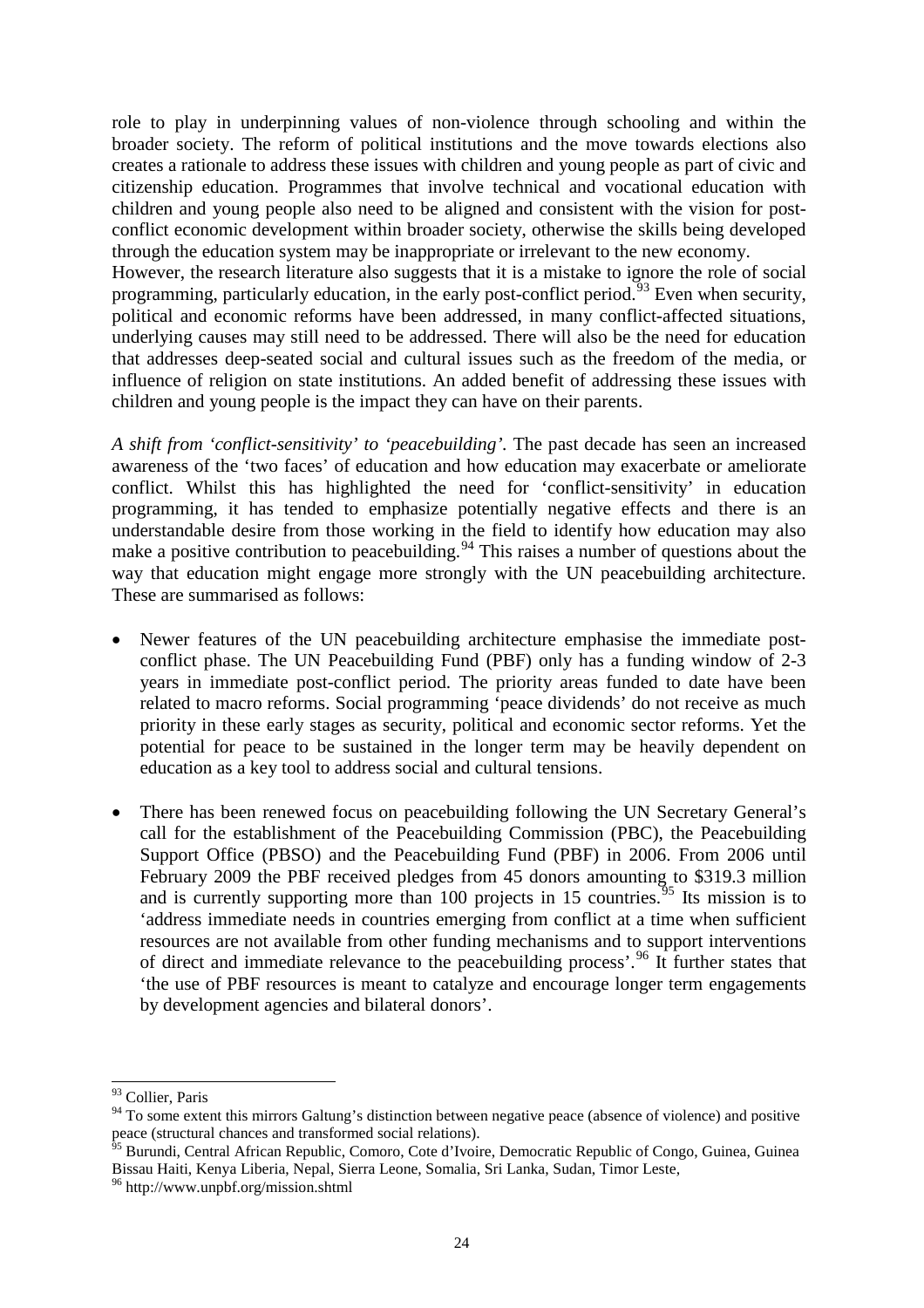- The PBF also provides an opportunity to bridge the humanitarian-gap since its remit includes the possibility of 'seeding' longer term processes necessary for sustainable peace. OECD/DAC principles suggest that early and sustained engagement is crucial in conflict-affected contexts. Opportunities may therefore exist to access PBF funding for education programming that identifies, anticipates and initiates longer term education programmes in the humanitarian phase that could be carried through as the humanitarian or immediate post-conflict period ends.
- These new opportunities also raise critical questions for development partners, particularly those with UN mandates. Firstly, is how to operate where there are integrated UN missions; secondly, how those with specific mandates for children (UNICEF) and education (UNESCO) may develop complementary and coordinated approaches to peacebuilding. This needs more thought but should take account of the comparative advantages of different organisations (e.g. UNESCO has good access to Ministries of Education and sets norms and standards for education; UNICEF has a strong field presence and is operational before, during and after conflicts).

## **References**

- Aragon, J. and Vegas, M. (2009) Governance Evidence In Peru: Production and Use in the Education Sector, UNDP, Oslo Governance Centre, Discussion Paper 19.
- Alexander, H., Pinson, H. Yonah, Y. (2010) *Citizenship, Education and Social Conflict*, Routledge.
- Amara, M., Azaiza, F., Hertz-Lazarowitz, R. and Mor-Sommerfeld, A. (2009) A New Bilingual Education in the Conflict-Ridden Israeli Reality, *Language and Education,*  23 (1): 15–35.
- Barakat, B., Karpinska, Z., and Paulson, J. (2008) *INEE Desk study: Education and fragility*. Oxford, UK: Conflict and Education Research Group (CERG).
- Vargas-Barón, E. and Alarcón, H.B. (Eds) (2005) *From Bullets to Blackboards. Education for Peace in Latin America and Asia,* Washington, DC: Inter-American Development Bank and the Johns Hopkins University Press
- Bekerman, Z. (2005) Complex contexts and ideologies: bilingual education in conflict-ridden areas. *Journal of Language, Identity and Education,* 4(1): 1–20.
- Bender, P. et al, (2005) *In Their Own Language: Education For All.* Education Notes Series, Washington, DC: The World Bank.
- Ben-Porath, S.R. (2006) *Citizenship Under Fire. Democratic Education in Times of Conflict,* Princeton, New Jersey: Princeton University Press.
- Bird, L. (2007) Learning about war and peace in the Great Lakes Region of Africa. *Research in Comparative and International Education*, *2*(3), 176-190.
- Boutros-Ghali, B. (1992) *An Agenda for Peace: Preventive Diplomacy, Peacemaking and Peace-keeping* Document A/47/277 - S/241111, 17 June 1992, New York: Department of Public Information, United Nations.<http://www.un.org/Docs/SG/agpeace.html>
- Buckland, P. (2005) *Reshaping the future: Education and postconflict reconstruction*. Washington, DC: The World Bank.
- Buckley-Zistel, S. (2006) Dividing and uniting: The use of citizenship discourses in conflict and reconciliation in Rwanda, *Global Society*, 20(1): 101-113.
- Buckley-Zistel, S. (2009) 'Nation, narration, unification? The politics of history teaching after the Rwandan genocide', *Journal of Genocide Research*, 11(1): 31-53.
- Burde, D. (2004) Weak state, strong community? Promoting community participation in postconflict countries. *Current Issues in Comparative Education, 6*(2), 73-87.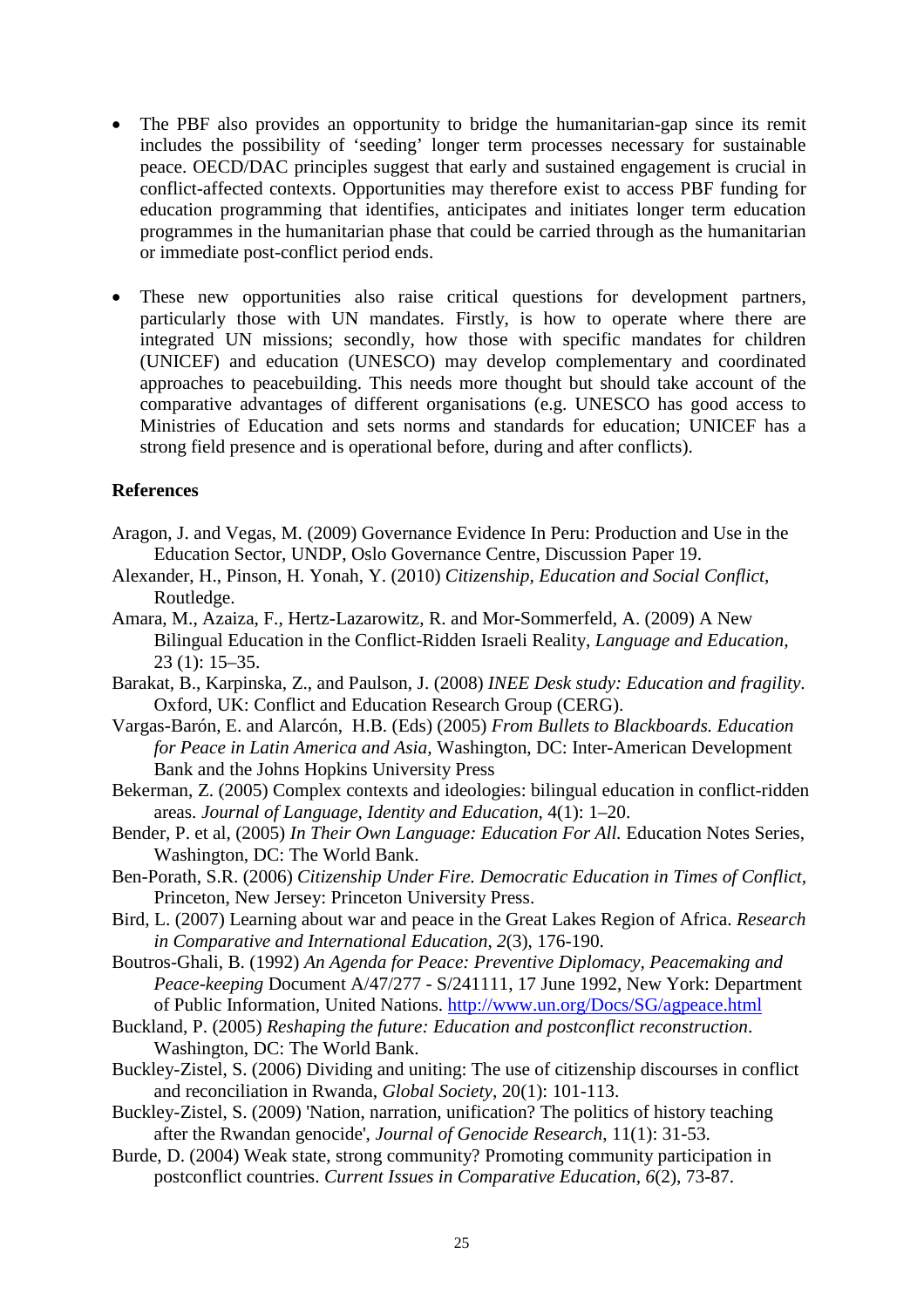- Bush, K., and Salterelli, D. (Eds.). (2000). *The two faces of education in ethnic conflict.*  Florence: UNICEF Innocenti Research Centre.
- Cole, E.A. (2007) *Teaching the Violent Past. History Education and Reconciliation*, Plymouth, Rowman and Littlefield Publishers.
- Colenso, P. (2005) Achieving the education Millennium Development Goals in fragie states – what is the role of aid? Brighton, UK: University of Sussex.
- Coletta, N.J. & Cullen, M.L. (2000) Violent Conflict and the Transformation of Social Capital: Lessons from Cambodia, Rwanda, Guatemala and Somalia, World Bank, Washington D.C.
- Connolly, P., Smith, A. and Kells, B. (2002) *Too Young to Notice? The Cultural and Political Awareness of 3-6 Year Olds in Northern Ireland*, Belfast: Community Relations Council.
- Davies, L. (2004) *Education and conflict: Complexity and chaos.* New York, NY: Routledge.
- Davies, L. (2005) Teaching about Conflict through Citizenship Education, *International Journal of Citizenship and Teacher Education*, 1(2): 17-34.
- Davies, L. (2008) *Educating Against Extremism.* Stoke on Trent: Trentham

Demmers, J. (2002) Diaspora and Conflict: Locality, Long-Distance Nationalism, and Delocalisation of Conflict Dynamics, *The Public*, Vol.9 (1): 85-96.

- De Ruyter, D. (2001) Fundamentalist Education: A Critical Analysis, *Religious Education,*  96(2): 193-210.
- Dwyer, A.M. (2005) *Policy Studies 15. The Xinjiang Conflict: Uyghur Identity, Language Policy, and Political Discourse*, Washington DC: East-West Center.
- Gallagher, T. (2005). Faith schools and Northern Ireland: A review of research. In R. Gardner, J. Cairns, and D. Lawton, D. (Eds.), *Faith schools: Consensus or conflict?* (pp. 156-165). London: RoutledgeFalmer.
- Gallagher, T. (2010) *Key Issues in Coexistence and Education*, Coexistence International, Brandeis University.
- Galtung, J. (1996) *Peace by Peaceful Means: Peace and Conflict, Development and Civilization*. London: Sage.
- Gorard, S. and Smith, E. (2004) An International Comparison of Equity in Education Systems, *Comparative Education*, 40(1): 15-28.
- Grare, F. (2007) The Evolution of Sectarian Conflicts in Pakistan and the Ever-Changing Face of Islamic Violence, *South Asia: Journal of South Asian Studies*, 30(1): 127-143.
- Green, A., Preston, J. and Sabates, R. (2003) 'Education, Equality and Social Cohesion: a distributional approach', *Compare*, 33 (4): 451-68
- Green, A., Preston, J. and Janmaat, J.G. (2006) *Education, Equality and Social Cohesion: A Comparative Analysis*, Palgrave MacMillan.
- Gulalp, H. (2006) *Citizenship and Ethnic Conflict: Challenging the Nation-State*, Routledge Research in Comparative Politics.
- Golubeva, M. (2009) Divided Education, Divided Citizens? A comparative study of the effects of separate schooling on civil enculturation, Network of Policy Centres that aimed to assess the impact of ethnically segregated schooling on civic education and civic attitudes among students and teachers of segregated schools. The study covered 8 countries: Estonia, Latvia, Romania, Slovakia, Bosnia, Kosovo, Kazakhstan and Tajikistan.
- Halstead, M., and McLaughlin, T. (2005). Are faith schools divisive? In R. Gardner, J. Cairns, and D. Lawton (Eds.), *Faith schools: Consensus or conflict?* (pp. 61-73). London: RoutledgeFalmer.
- Hanf, T. and Bauerle, P. (2009) *Factors Determining Democratic Attitudes in Deeply Divided Societies*, Beirut: American University Beirut.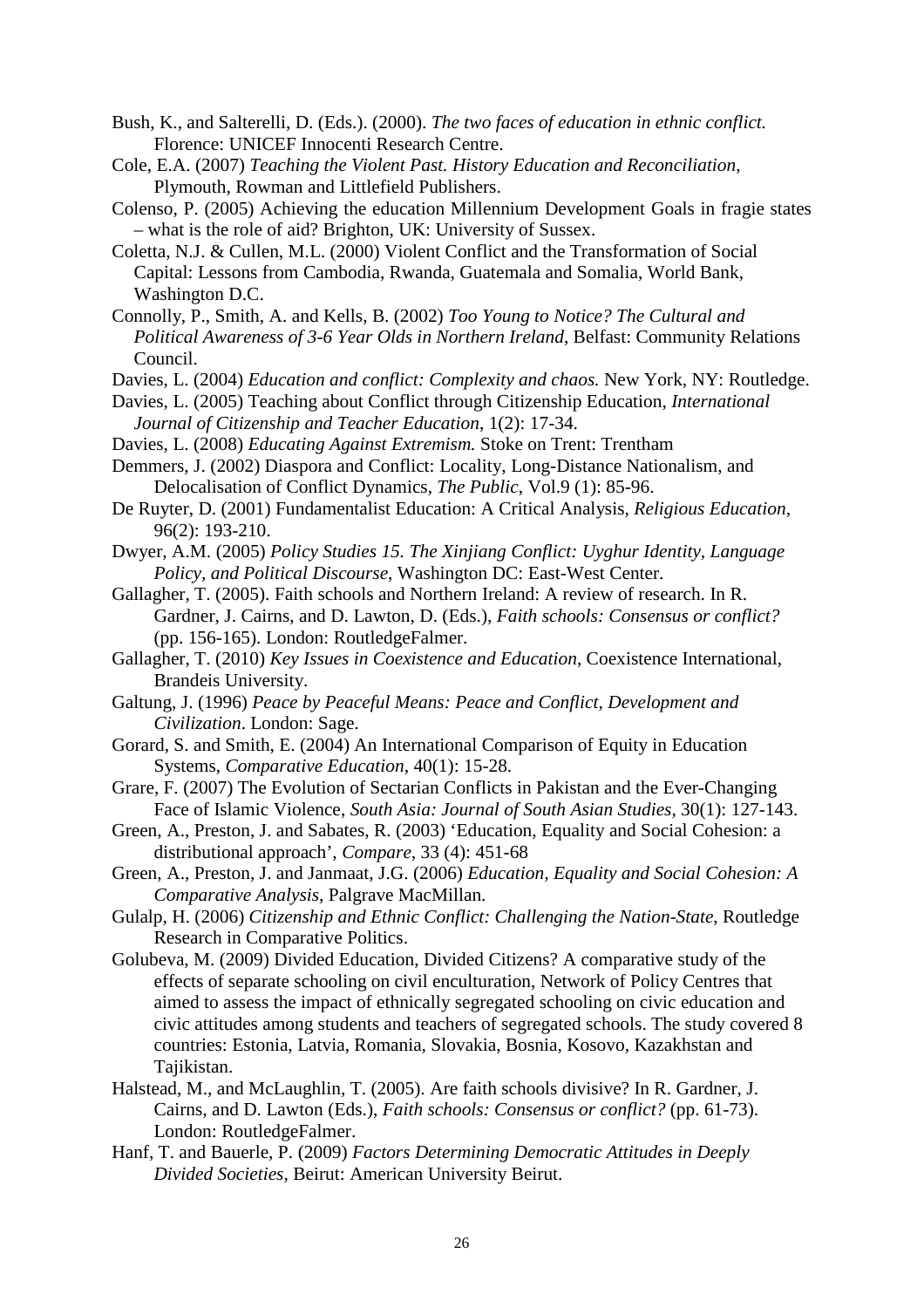- Hughes, J. and Donnelly, C. (2006) Contact as a policy mechanism for promoting better relations in integrated schools in Northern Ireland and bilingual/bi-national schools in Israel, *Journal of Peace Education,* 3(1): 79 – 97.
- Ichilov, Orit (2004) *Political Learning and Citizenship Education Under Conflict: The Political Socialization of Israeli and Palestinian Youngsters*, Routledge Advances in International Relations and Politics).
- INEE (2008) Guidance Notes on Teacher Compensation in Fragile States, Situations of Displacement and Post-Crisis Recovery.
- International Institute for Educational Planning (IIEP). (2006). *Guidebook for planning education in emergencies and reconstruction*. Paris: UNESCO International Institute for Educational Planning.
- International Save the Children Alliance. (2007) *Last in line, last in school: How donors are failing children in conflict-affected fragile states.*
- Lederach, J.P. (1995) *Preparing for Peace: Conflict Transformation Across Cultures*, New York: Syracuse.
- University Press. Lockheed, M. E and Lewis, M. A., (2007) *Inexcusable Absence: Why 60 Million Girls Still Aren't In School and What to do About It*, Washington: Center for Global Development.
- Miall, H. (2004) Conflict Transformation: A Multi-Dimensional Task, Berghof Handbook for Conflict Transformation.<http://www.berghof-handbook.net/>
- Manby, Bronwen (2009) *Struggles for Citizenship in Africa*, Zed Books.
- McGlynn, C. (2005) Integrated and Faith-Based Schooling in Northern Ireland, *[The Irish](http://www.jstor.org/action/showPublication?journalCode=irisjeduc)  [Journal of Education / Iris Eireannach an Oideachais](http://www.jstor.org/action/showPublication?journalCode=irisjeduc)*, xxxvi: 49-62.
- Montgomery, A. and McGlynn, C. (2009) New peace, new teachers: Student teachers' perspectives of diversity and community relations in Northern Ireland, *Teaching and Teacher Education*, 25: 391–399.
- Obura, A. (2003) *Never Again: Educational reconstruction in Rwanda*. Paris: UNESCO, IIEP.
- Obura, A. (2008) *Staying power: Struggling to reconstruct education in Burundi since 1993*. Paris: International Institute for Educational Planning-UNESCO.
- O'Connor, U. (2008) *Evaluation of the Pilot Introduction of Education for Local and Global Citizenship into the revised Northern Ireland Curriculum*, Coleraine: University of Ulster.
- OECD (2001). *DAC Guidelines – Helping Prevent Violent Conflict.*  http://ineesite.org/uploads/documents/store/doc\_1\_The\_DAC\_Guidelineshelping\_prevent\_violent\_conflict.pdf
- OECD Fragile States Group. (2007). *Policy brief: State building in fragile states.* <http://www.ineesite.org/page.asp?pid=1428>
- OECD-DAC (2005).*Mainstreaming conflict prevention - reconciliation.*  http://ineesite.org/uploads/documents/store/doc\_1\_OECDMainstreaming\_Conflict\_Prevention.pdf
- OECD-DAC. (2007) *Principles for good international engagement in fragile states & situations.*[http://www.oecd.org/document/12/0,3343,en\\_2649\\_33693550\\_42113676\\_1\\_1\\_1\\_1,00.html](http://www.oecd.org/document/12/0,3343,en_2649_33693550_42113676_1_1_1_1,00.html)
- OECD-DAC. (2008) *Service delivery in fragile situations: Key concepts, findings, and lessons*. [www.oecd.org/dataoecd/17/54/40886707.pdf](http://www.oecd.org/dataoecd/17/54/40886707.pdf)
- Oglesby (2007) Historical memory and the Limits of Peace Education: Examining Guatamal'a *Memory of Silence* and the Politics of Curriculum Design, In Cole, E.A. (2007) *Teaching the Violent Past. History Education and Reconciliation*, Plymouth, Rowman and Littlefield Publishers.

Open Society (2009) Citizenship Law in Africa, Open Society Justice Initiative & AfriMAP.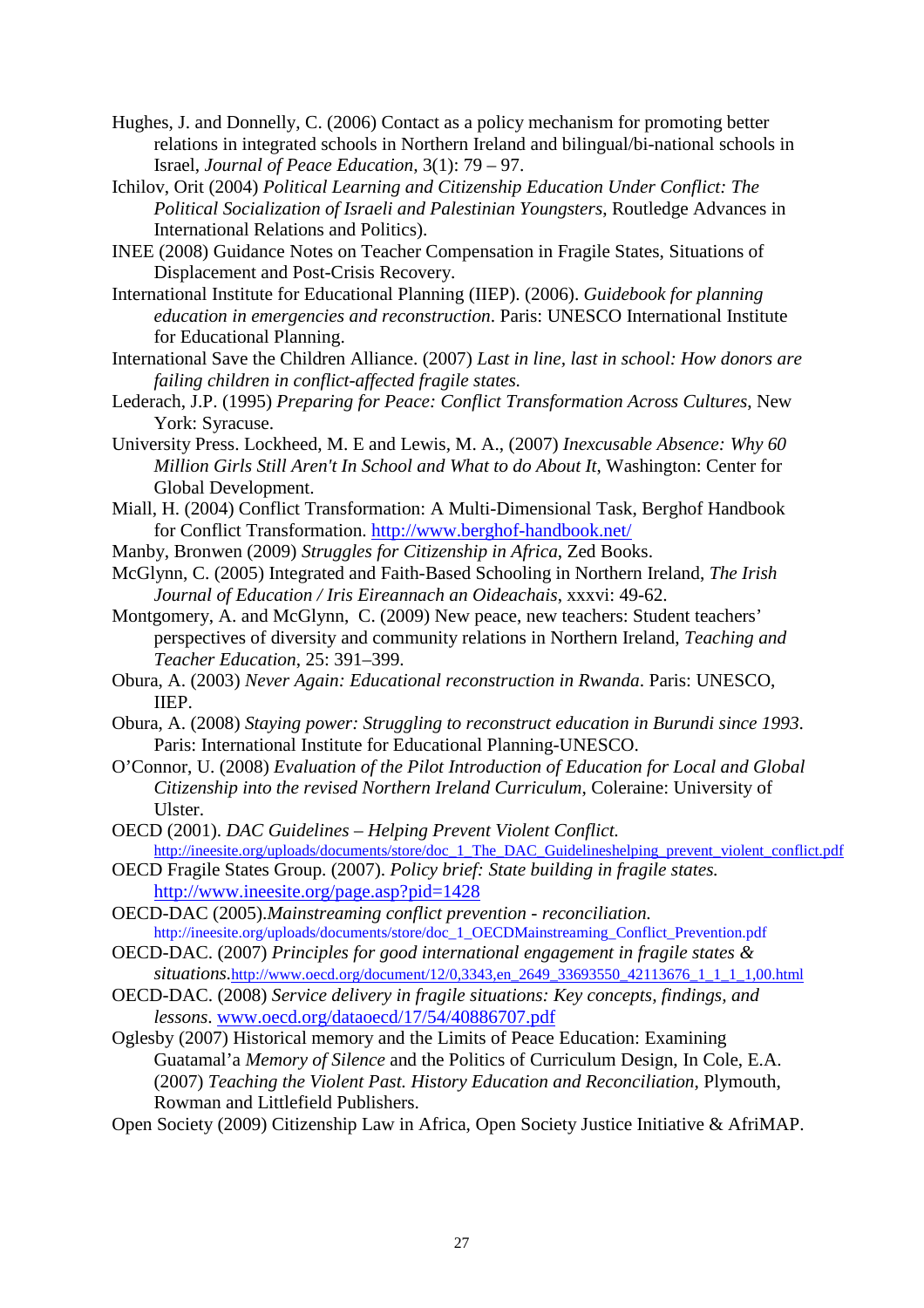- Paulson, J. (2006) The Educational Recommendations of Truth and Reconciliation Commissions: potential and practice in Sierra Leone, *Research in Comparative and International Education*, 1(4): 335-350.
- Paulson, J. (2010) Truth commissions and national curriculum: The case of the *Recordándonos* resource in Peru, In Parmar, S., Roseman, M.J.; Siegrist, S. and Sowa, T. (Eds) *Children and Transitional Justice. Truth-Telling,Accountability and Reconciliation,* Human Rights Program at Harvard Law School.
- Paulson, J., and Rappleye, J. (2007) Bridging the theory-policy gap? A review of three recent publications in 'education and conflict.' *International Journal of Educational Development*, *27*(4), 340-347.
- Pigozzi, M. J. (1999) *Education in emergencies and reconstruction: A developmental approach.* New York: UNICEF.
- Ben-Porath, S.R. (2006) *Citizenship Under Fire. Democratic Education in Times of Conflict, Princeton,* New Jersey: Princeton University Press.
- Rösel, Jakob (2009) 'Mass-education in a vast, in a dangerous and a fragmented state education policy in India, Pakistan and Sri Lanka', Paper presented at Conference on Education in Fragile Contexts, Arnold-Bergstraesser-Institut, Freiburg: Germany.
- Save The Children (2007) *The 'Education and Fragility Barometer': An early warning tool to aid conflict prevention*. London: Save The Children UK.
- Schuller, T. (2001) 'The Complementary Roles of Human and Social Capital', *Canadian Journal of Policy Research*, 2 (1): 18-24.
- Shabad, G. and Gunther, R. (1982) Language, Nationalism, and Political Conflict in Spain, *Comparative Politics*, Vol. 14, No. 4 (Jul., 1982), pp. 443-477.
- Short, G. (2002) Faith-Based Schools: A Threat To Social Cohesion? Journal of Philosophy of Education, 36(4): 559-572.
- Sinclair, M. (2002) *Planning education in and after emergencies*. Paris: UNESCO.
- Slaymaker, T., Christiansen, K., & Hemming, I. (2005) *Community-based approaches and service delivery: Issues and options in difficult environments and partnerships.* London: Overseas Development Institute.
- Smith, A. (2001) Religious Segregation and the Emergence of Integrated Schools in Northern Ireland, *Oxford Review of Education*, 27(4): 559-75.
- Smith, A. (2003) Citizenship Education in Northern Ireland: beyond national identity? *Cambridge Journal of Education*, 33(1):15-31.
- Smith, A. Fountain, S. & McLean, H. (2002) *Civic Education in Primary and Secondary Schools in the Republic of Serbia*. Belgrade: UNICEF, UNESCO and Open Society Institute.
- Smith, A., and Vaux, T. (2003) *Education, conflict, and international development*. London: Department of International Development.
- Smith, A. and O Maoláin, C. (2004) Challenging Intolerance. *New Directions for Youth Development*. Harvard, Cambridge, Massachusetts, Jossey-Bass, Summer: 95-108.
- Smith, A. (2005) Investing in Systemic Change through Curriculum, Textbooks and Teachers, In: *Education, Social Cohesion and Diversity*, Washington, DC: World Bank.
- Smith, A. (2005) Education in the Twenty-First Century: Conflict, Reconstruction and Reconciliation, *Compare*, 35(4): 373-391.
- Smith, A. and Magill, C. (2009) Reconciliation. Does Education have a role? *Shared Space: A research journal on peace, conflict and community relations*, 8(1): 5-15.
- Smith, H. and Stares, P. (eds) (2007) *Diasporas in Conflict: Peacemakers or Peace Wreckers?* Tokyo: United Nations University Press.
- Stewart, F. (2000). Crisis prevention: Tackling horizontal inequalities. *Oxford Development Studies*, 32(3), 245-262.